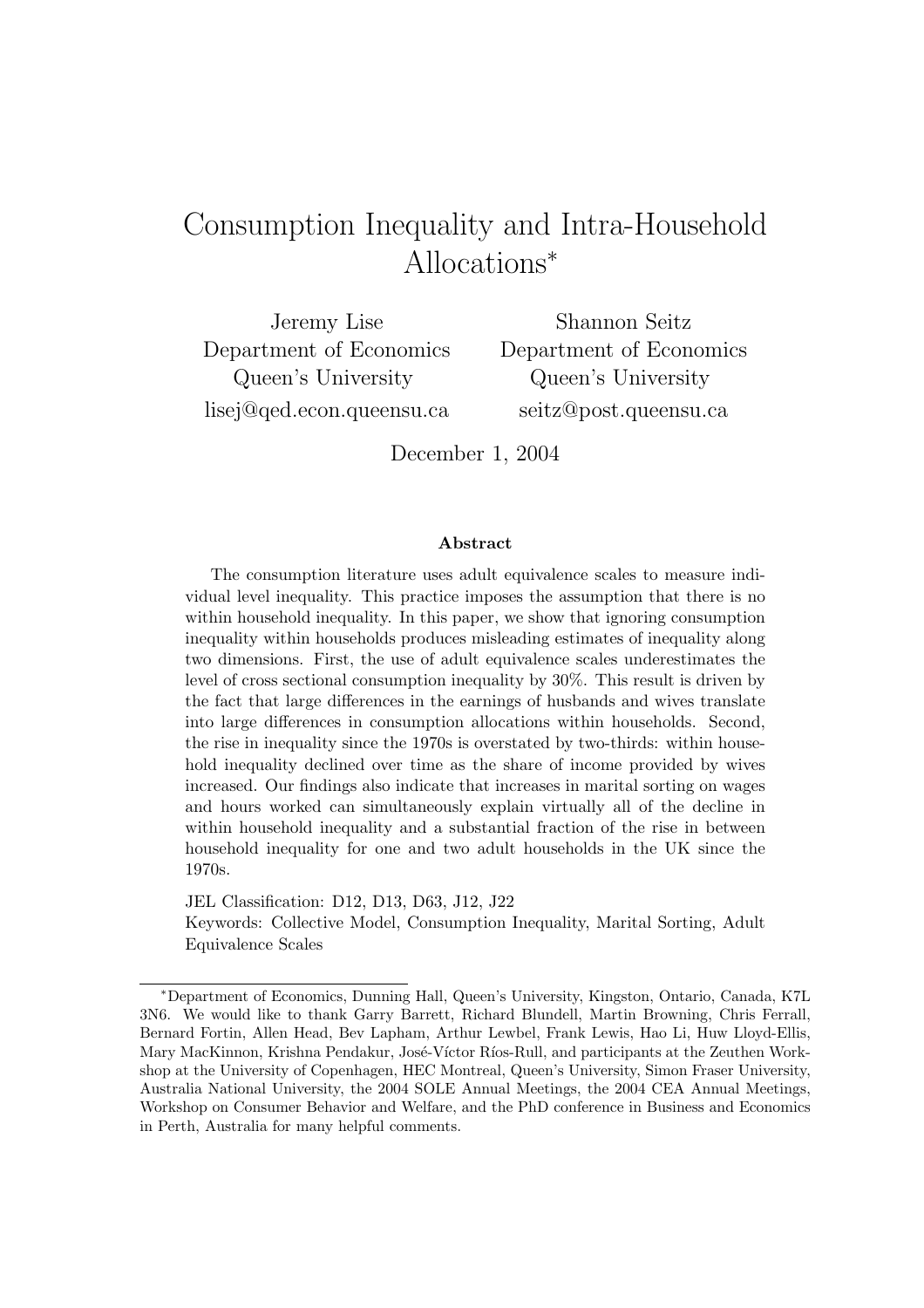## 1 Introduction

A recent literature has documented a large rise in consumption inequality in several developed countries.<sup>1</sup> Underlying these measures of inequality is the use of adult equivalence scales, which are used to assign consumption levels to each member of a household. This has been necessary as there do not exist comprehensive measures of individual level consumption for households with more than one member. However, the drawback of this approach is that it implicitly assumes that there is no inequality among adults within the household. In particular, the use of adult equivalence scales implies a very restrictive model of the household in which husbands and wives split consumption equally, regardless of the source of the income.<sup>2</sup>

This equal division assumption is inappropriate in the study of consumption inequality, as a large literature routinely rejects the assumption that the consumption allocation does not vary with the source of income in the household (Blundell et al., 2002; Browning, Bourguignon, et al., 1994; Browning and Chiappori, 1998; Chiappori 1988, 1992; Chiappori et al., 2002; Donni, 2001; Lundberg, Pollak and Wales, 1997; Manser and Brown 1980; McElroy and Horney, 1981, among many others). Since there has been a sizable increase in women's wages and labor supply over the last half century, the share of household earnings provided by the wife has changed substantially over time. If consumption allocations depend on the source of income and the sources of income within households have changed over time, then adult equivalence scales will produce an inaccurate picture of the trends in consumption inequality.

The goal of this paper is to document the trends in consumption inequality once within household inequality is taken into account. We construct and estimate a static

<sup>1</sup>See Blundell and Preston (1998) for the UK, Pendakur (1998) for Canada and Barrett, Crossley and Worswick (2000) for Australia. The evidence on consumption inequality in the United States is mixed. Slesnick (2001) and Krueger and Perri (2003) do not find a large rise in consumption inequality since the 1970s. Alternatively, Cutler and Katz (1992) and Johnson and Shipp (1997) report a rise in inequality. Attanasio, Battistin, and Ichimura (2004) use two sources of data on consumption and also find consumption inequality was rising over time.

<sup>2</sup>Recently, there has been a substantial departure from this literature. Browning, Chiappori, and Lewbel (2004) relax the assumption that household members split consumption equally in the construction of adult equivalence scales. Hong and Ríos-Rull (2004) use information on the purchase of life insurance to estimate equivalence scales.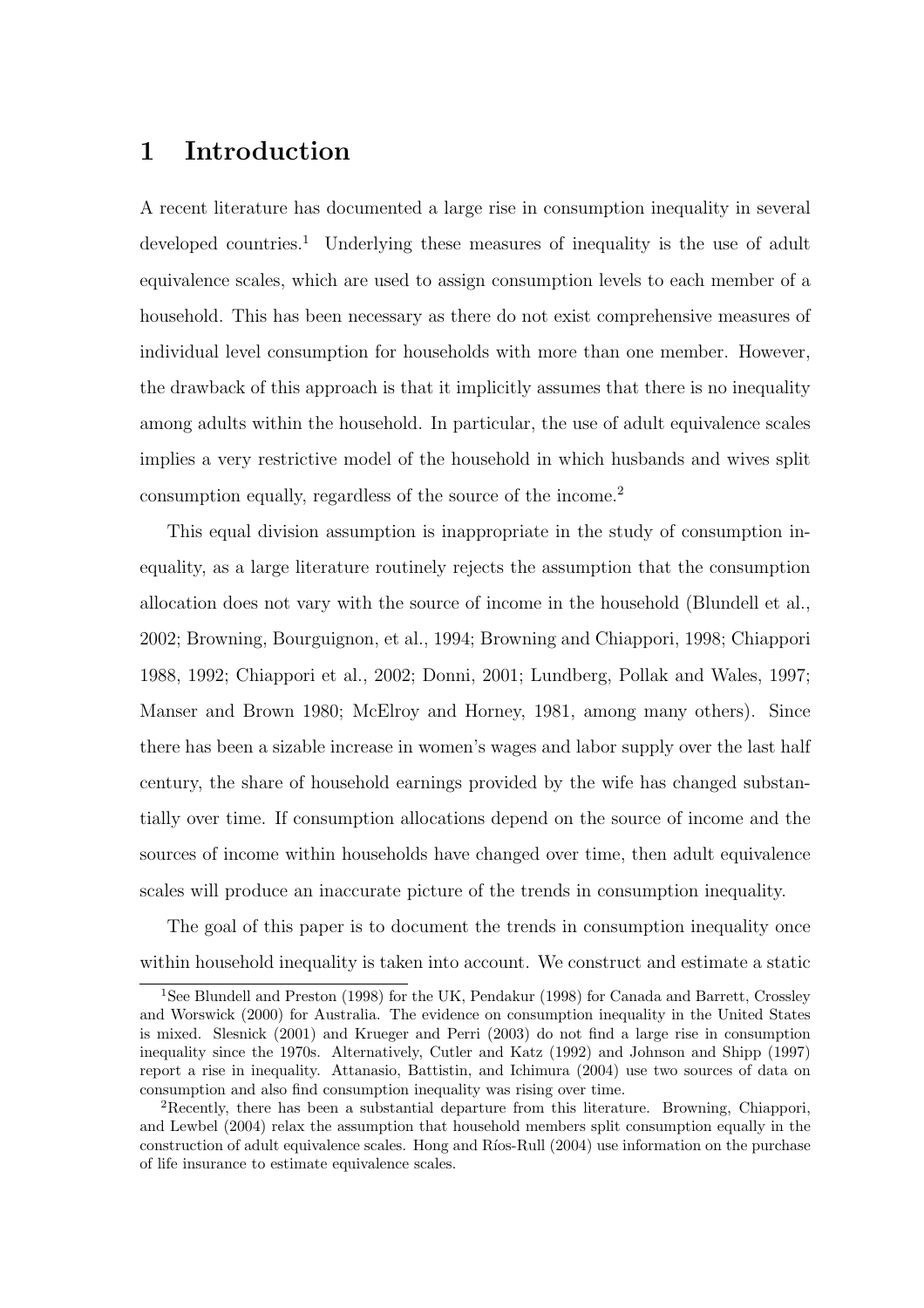model of intra-household allocations to examine how changes in the source of income in the household translate into changes in individual-level consumption allocations. In particular, we observe variation in labor supply, total household consumption, and wages for singles and married couples in the data. We use the joint relationships between consumption, wages and labor supply for single households and between own and spousal wages in married households to infer the private consumption levels for married men and women. The model is estimated on a sample of one and two person households from the UK Family Expenditure Survey (FES) for the years 1968 to 2001. Under relatively weak identification assumptions, the model allows us to infer the level of consumption allocated to each member of the household, which is necessary for the measurement of individual level consumption inequality.

We then use our estimates to construct a new measure of consumption inequality across individuals. We have two main findings. First, measures of consumption inequality that ignore the potential for intra-household inequality may underestimate individual-level inequality by 30%, as the difference in earnings across husbands and wives generates substantial within household inequality. Second, the rise in consumption inequality reported in the literature is overstated by two-thirds. This result is due to the fact that within household inequality has fallen over time as female wages and labor supply have increased. An implication of our findings is that the equal sharing assumption implicit in adult equivalence scales is valid *only* for households in which the wife has the same earnings as her husband.

In this paper, we provide an alternative picture of the trends in inequality. Our analysis also sheds new light on the forces underlying the trends. We provide evidence on the importance of several potential explanations for the rise in consumption inequality between households and the fall in inequality within households since the 1970s in the UK. While changes in the demographic composition of the population appear to play a limited role, an increase in marital sorting has profound effects on the trends in consumption inequality.<sup>3</sup> In particular, the rise in marital sorting ob-

<sup>&</sup>lt;sup>3</sup>In this instance, the degree of marital sorting is measured by the correlation between character-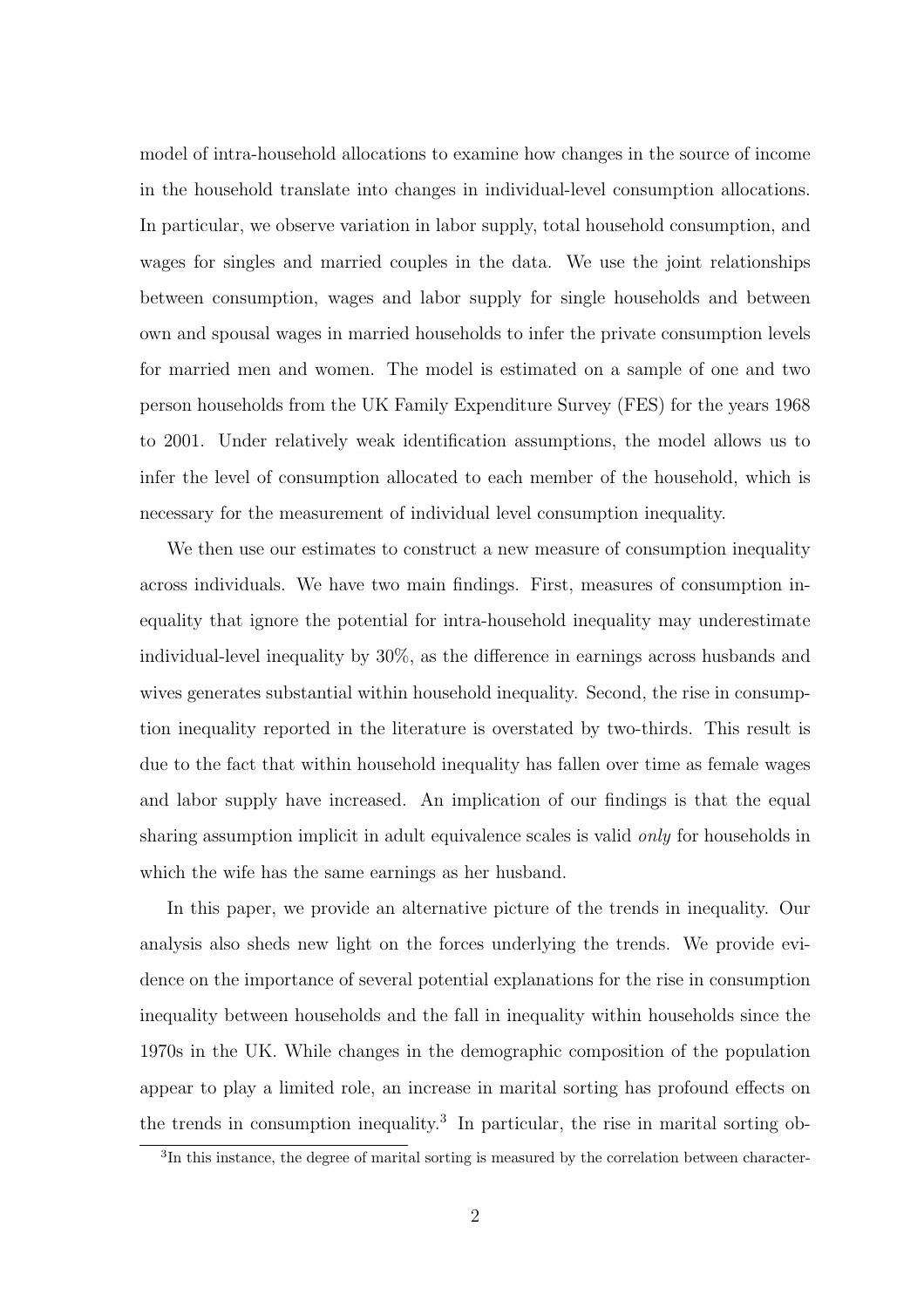served in the data has the potential to account for all of the fall in within household inequality and at the same time can explain a large fraction of the rise in consumption inequality between households. Clearly, looking inside the household is as important as looking between households for the study of consumption inequality.

The remainder of the paper is organized as follows. Section 2 describes in detail the stylized facts on earnings and consumption inequality, wages, and labor supply that provide the motivation for our study. Section 3 outlines the theoretical framework and the identification strategy for estimating the rule to allocate consumption to individuals within a household. Section 4 describes the data set and the strategy for estimating the model. The estimation results are presented in Section 5. Section 6 presents a decomposition of consumption inequality and considers the importance of several explanations for the trends in consumption inequality. Section 7 concludes.

## 2 Trends in Consumption and Earnings Inequality in the UK

In this section, we outline the main stylized facts regarding consumption and income inequality in the UK between 1968 and 2001. The data we use to conduct our analysis comes from the UK Family Expenditure Survey (FES). The FES contains information on household consumption expenditures and earnings over the period 1968 to the present. In the construction of the following stylized facts, we restrict the sample to individuals between the ages of 16 and 65 and eliminate students, retirees and the self-employed. We are particularly interested in the following four features of the data:

1. There has been a large rise in earnings inequality between individuals. Figure 1 documents the trend in the Gini index for the distribution of individual and household earnings. The Gini index for individual earnings has risen by  $12\%$ over the past 30 years. This rise in earnings inequality in the UK has been well documented in the literature (e.g. Blundell and Preston, 1998).

istics, such as education and wages, across spouses.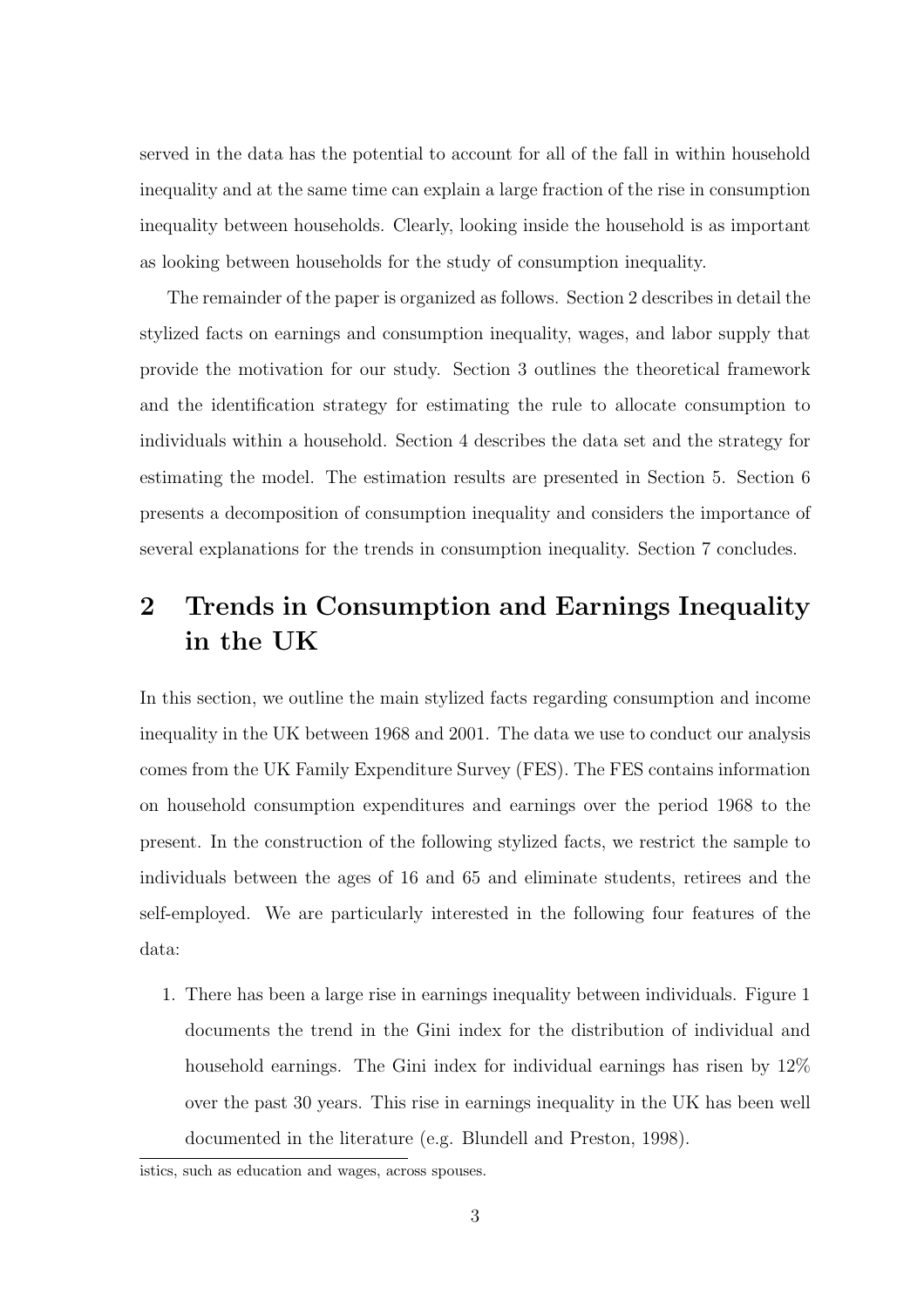- 2. Although earnings inequality between individuals is much higher than earnings inequality between households, the latter rose much more rapidly: the Gini index for inequality between households rose by 41% between 1968 and 2001.
- 3. As reported by Blundell and Preston (1998), there has been a corresponding rise in consumption inequality. To account for economies of scale, we construct a standard measure of individual-level consumption by dividing total household consumption by the square root of household size. The Gini index for this measure of consumption is presented Figure 1. The level of income inequality is higher than the level of consumption inequality but the rise in inequality is higher for consumption than for earnings.
- 4. As illustrated in Figure 2, the correlation between the earnings of husbands and wives increased dramatically over time. This is due to both the fall in the gender wage gap and the rise in female labor supply. Figure 3 highlights the dramatic change in the gender wage gap and in women's contribution to household labor income between 1968 and the present. The dashed line represents the female's share of potential income, defined as the share of labor earnings that would be contributed by the wife if both spouses worked full-time.<sup>4</sup> The solid line represents women's share of actual household earnings. Overall, potential earnings of wives increased by 13.5%, and women's share of earnings in the household increased by 93% over the sample period. The latter partly reflects the increase in women's wages relative to those of men, but also the large changes in female and male employment rates and hours worked since the 1960s.

In summary, the evidence presented here highlights the fact that there has been a large rise in earnings and consumption inequality between households while at the same time there has been a fall in inequality in the earnings distribution within households.

<sup>4</sup>For households with missing wage data due to non-participation, we include a predicted wage based on a standard selection-corrected wage equation. Results are available upon request.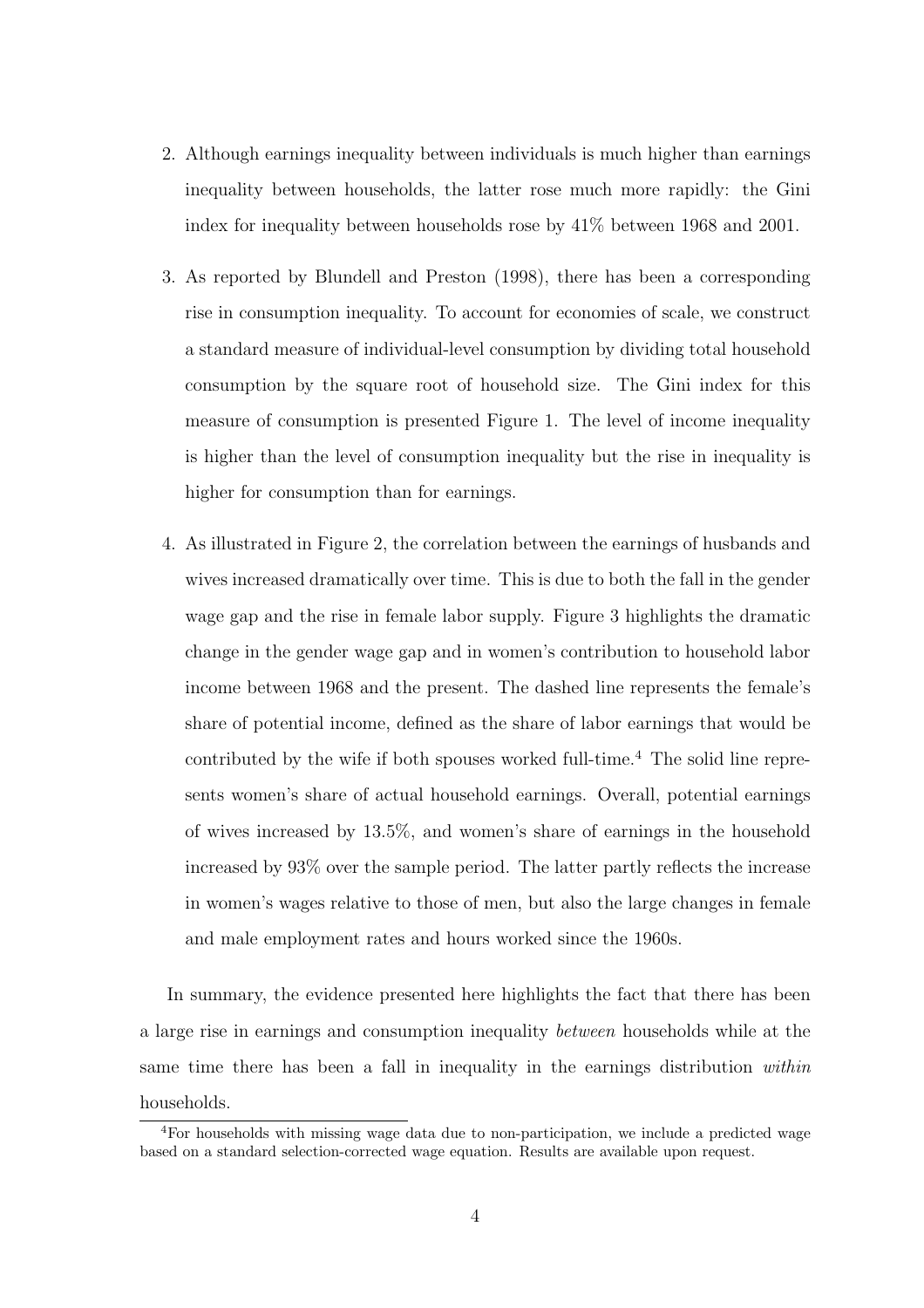### 3 Theoretical Framework

In this section, we present a model that allows us to infer the level of consumption for each member of a household. The model is based on Chiappori's (1988, 1992) collective model of household decision making.<sup>5</sup> This framework is less restrictive than the model of equal division underlying adult equivalence scales, as the only restriction on the intra-household allocation process is that households reach Pareto efficient allocations. We start with a description of the problem faced by single agents. We then describe the intra-household allocation decision of married couples. Finally, we outline the model restrictions that allow for the identification of the share of consumption allocated to each household member.

#### 3.1 Single Agents

Assume all single individuals have preferences over leisure and consumption. Denote leisure, expenditures on private consumption and expenditures on public consumption for an agent of gender  $g, g \in \{m, f\}$  by  $L^g, C^g$ , and P, respectively.<sup>6</sup> Labor supply is denoted  $l<sup>g</sup>$  and the total time available to agents is normalized to one, i.e.  $l<sup>g</sup> = 1 - L<sup>g</sup>$ . Denote total household non-labor income net of savings by  $Y$ . Labor earnings are denoted  $w<sup>g</sup>(l)$  and include any after tax income that depends directly on the labor supply decision. In particular,  $w<sup>g</sup>(l)$  includes unemployment insurance benefits paid to individuals who are not working.<sup>7</sup> Preferences for single agents are described by  $U<sup>g</sup>(u<sup>g</sup>(L<sup>g</sup>, C<sup>g</sup>), P)$ , where it is assumed preferences over private consumption goods and leisure are separable from preferences over public consumption goods. Single agents choose labor supply and consumption to maximize utility, subject to the budget constraint:

$$
\max_{L^g,C^g,C^p} U^g(u^g(L^g,C^g),P)
$$

 $5$ See also Browning et al. (1994), Browning and Chiappori (1998), Chiappori et al. (2002) and Blundell et al. (2002)

<sup>6</sup>Chiappori, Blundell and Meghir (2002) establish conditions under which the collective model with public goods is identified.

<sup>7</sup>We construct labor earnings in this fashion, as unemployment benefits are paid directly to one person in the household and likely affect allocations differently than does shared non-labor income.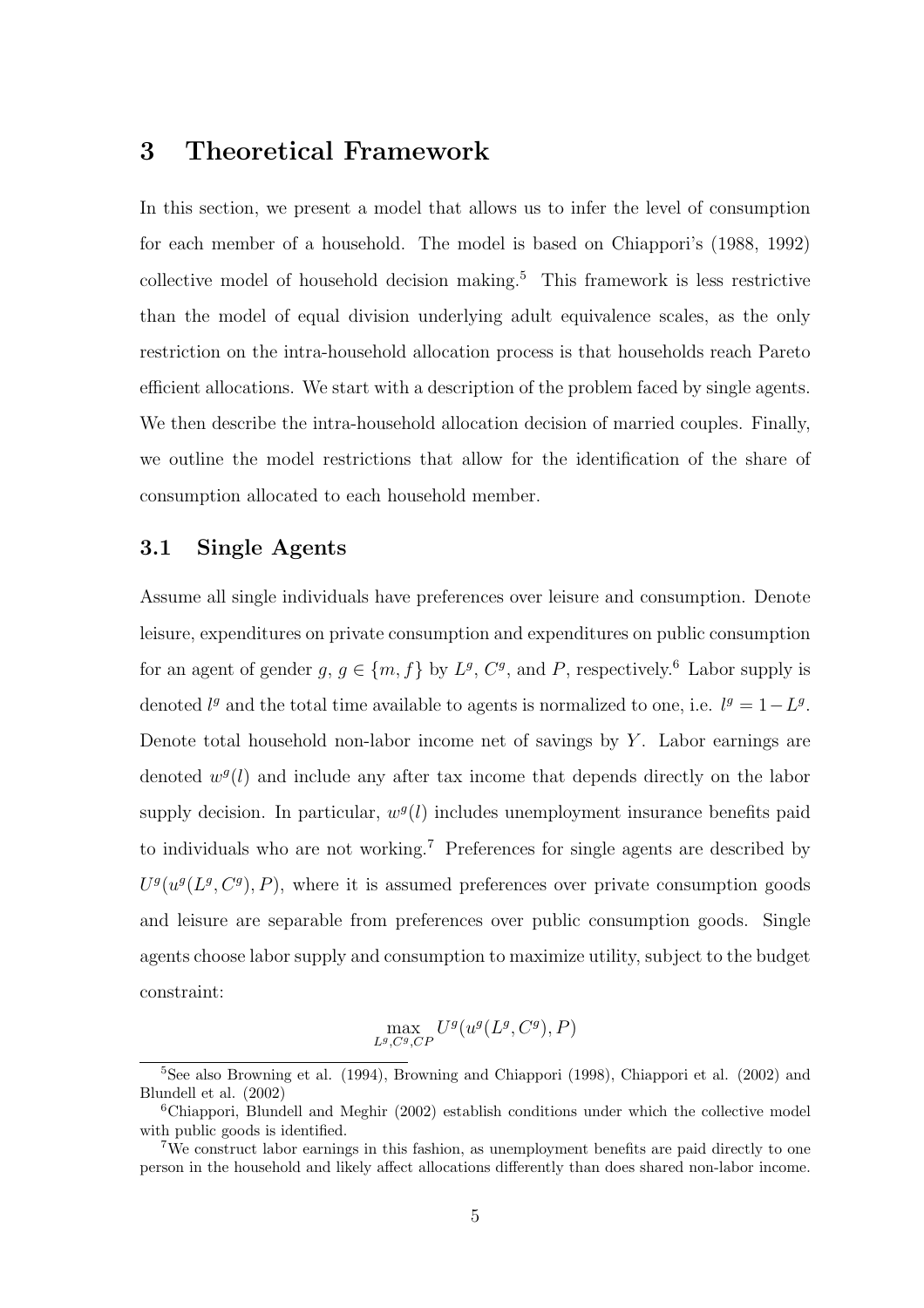subject to  $C^g + P = w^g(l) + Y$ .

#### 3.2 Married Couples

Consider a two member household, where each member has distinct preferences over own leisure, own private consumption, and household public consumption. Denote by C a Hicksian composite good that contains private and public consumption:

$$
C = C^f + C^m + P.
$$

As with singles, we assume that private consumption and leisure  $(C<sup>g</sup>, L<sup>g</sup>)$  are separable from consumption of the public good  $(P)$  for married couples. Preferences for a married person of gender  $q$  can be described by:

$$
V^g(v^g(L^g, C^g), P),
$$

where  $v^g(L^g, C^g)$  captures preferences over private consumption and leisure. Under the assumptions that preferences are egoistic and that allocations are Pareto efficient, the household's allocations are the solution to the problem:

$$
\max_{L^f, L^m, C^f, C^m, P} \lambda V^f(v^f(L^f, C^f), P) + (1 - \lambda)V^m(v^m(L^m, C^m), P)
$$
\nsubject to

\n
$$
C^f + C^m + P = w^f(l) + w^m(l) + Y.
$$
\n(1)

The Pareto weight,  $\lambda$ , represents the female's bargaining power within the household, and will typically be a function of full-time labor income  $(w^f(1), w^m(1))$ , non-labor income  $(Y)$  and other "distribution factors" (z) that influence household bargaining power, but do not have an effect on individual preferences, as in Chiappori, Fortin, and Lacroix (2002).

Chiappori (1992) shows that the intra-household allocation problem faced by a husband and wife can be decentralized by considering a two stage process. In the first stage the husband and wife decide on the level of public good consumption  $(P)$  and on how to divide the remaining non labor income  $y = Y - P$ . The assumption that consumption of the public good is separable from leisure and private consumption is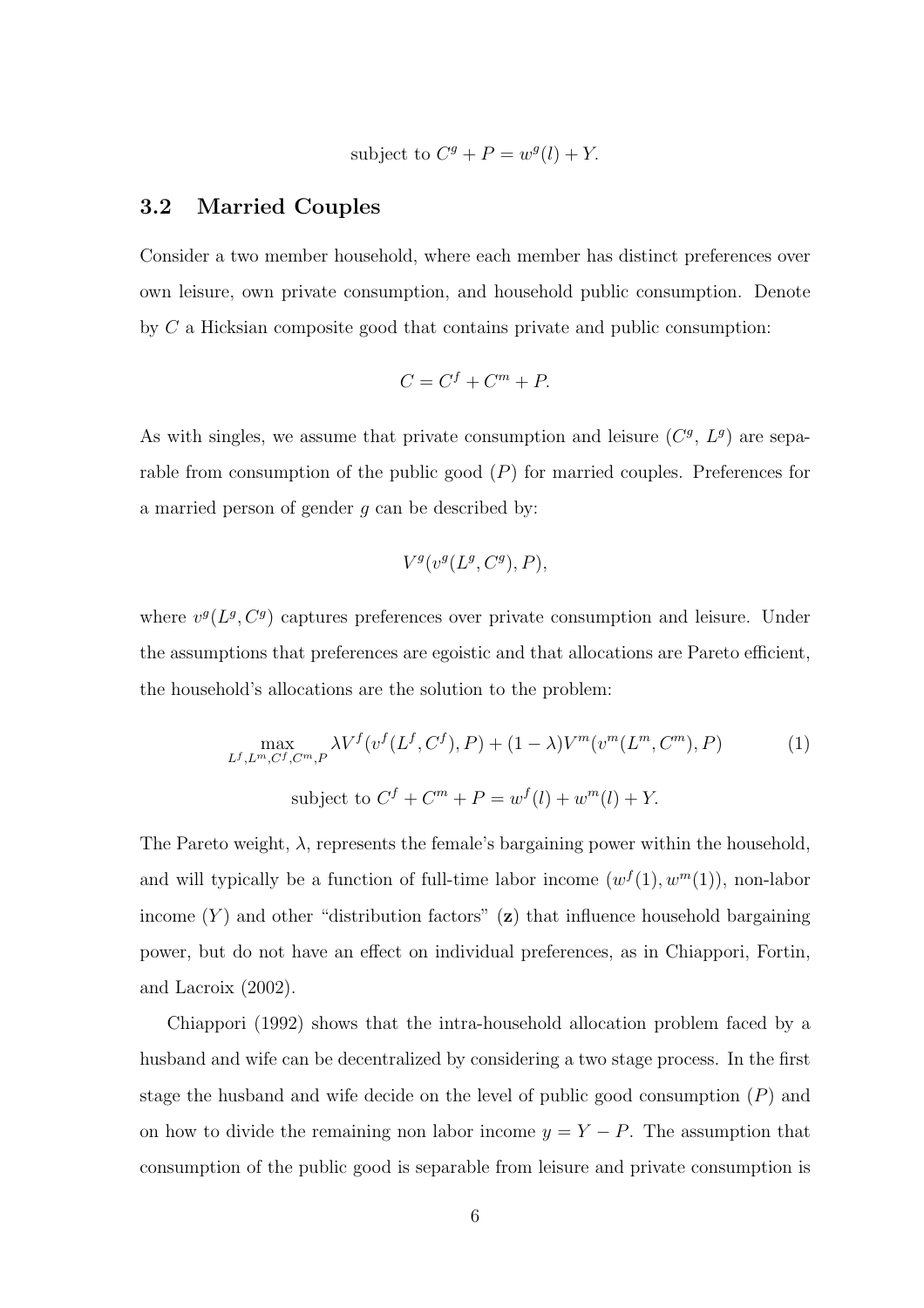key to allowing the allocation of public consumption to occur in the first stage (see Chiappori, Blundell, and Meghir (2002) for details).<sup>8</sup> Define the sharing rule  $\phi(y, z)$ as the amount of non-labor income that is assigned to the wife. Then  $y - \phi(y, z)$  is non-labor income assigned to the husband.

In the second step, each household member chooses his or her own private consumption and leisure, conditional on the level of public consumption and the budget constraint determined in the first stage:

$$
\max_{L^g, C^g} v^g(L^g, C^g)
$$
  
subject to  $C^g = w^g(l) + \phi^g(y, \mathbf{z}),$  (2)

where  $\phi^f = \phi(y, \mathbf{z})$  and  $\phi^m = y - \phi(y, \mathbf{z})$ . The Pareto problem represented in (1) and the sharing rule interpretation in (2) produce identical labor supplies and consumption demands, under the assumption that an efficient level of public consumption is chosen in the first stage.

### 3.3 Identification of the Sharing Rule in the Case of Quadratic Preferences

The question we aim to address in this paper is whether measures of consumption inequality from the collective model differ from measures in the literature based on standard equivalence scales. To provide an answer to this question, it is necessary to obtain an estimate of the full sharing rule to uncover the share of income allocated to each household member for consumption. In this case, the first order conditions of the sharing rule are not sufficient for identification. We therefore need to impose an additional restriction on preferences. As in Vermeulen (2003) and Browning, Chiappori, and Lewbel (2004), we assume that married individuals have the same marginal utility from private consumption as single individuals, but possibly different marginal utility for leisure and public consumption. In Section 5, we test whether this assumption is supported by the data.

<sup>8</sup>We do not incorporate savings in the model. However, under the assumptions that preferences are time separable and the level of savings is efficient, we can obtain estimates of the sharing rule while abstracting from the savings decision of the household.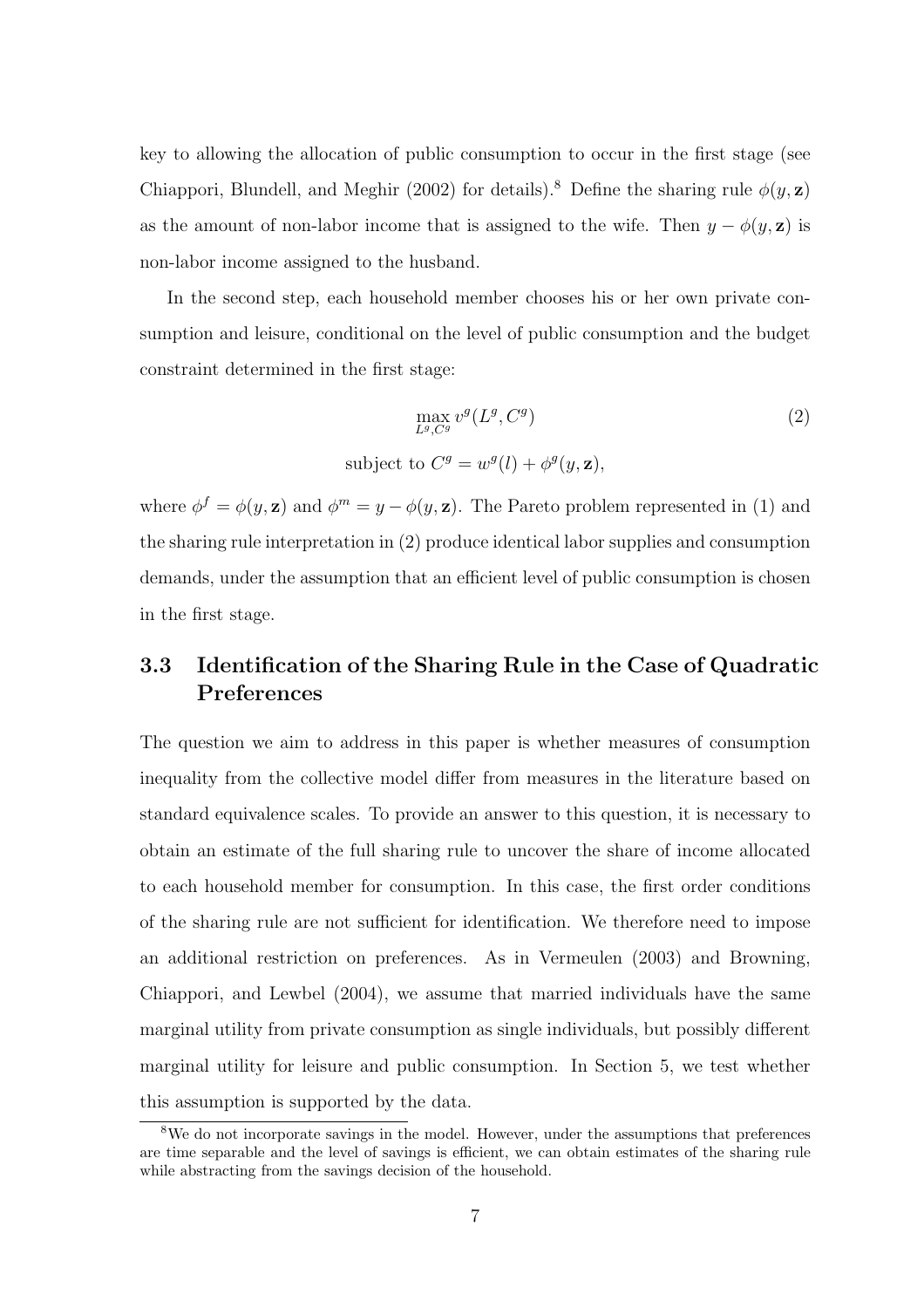Our treatment of households extends the models of Blundell, Chiappori, Magnac, and Meghir (2002) and Vermeulen (2003) to allow for households in which both spouses do not necessarily work full time and in which both spouses make labor force participation decisions.<sup>9</sup> In particular, we assume that individuals can choose from  $H$ discrete labor supply possibilities, in addition to non-participation.<sup>10</sup> Further assume that  $L^f$ ,  $L^m$ ,  $Y$ ,  $w^f$ (l), and  $w^m$ (l) are observed in the data. As is consistent with our empirical exercise,  $C$  and  $P$  are observed although the distribution of private consumption between the husband and wife  $(C^f$  and  $C^m)$  is not observed.

Let preferences for private consumption and leisure be represented by a quadratic direct utility function, a flexible form representing a second-order Taylor series expansion in leisure and consumption. The utility a single individual of gender g derives from labor supply choice  $h$  is:

$$
U_h^g = v^g(l_h, C_h^g) + \omega^g(P) + \varepsilon_h^g
$$
  
=  $\alpha_l^g l_h + \alpha_{ll}^g l_h^2 + \alpha_{cl}^g l_h C_h^g + \alpha_c^g C_h^g + \alpha_{cc}^g (C_h^g)^2 + \alpha_p^g P_h^g + \alpha_{PP}^g (P_h^g)^2 + \varepsilon_h^g,$ 

and the utility a married individual of gender q derives from labor supply choice  $h$  is:

$$
V_h^g=\beta_l^g l_h+\beta_{ll}^g l_h^2+\alpha_{cl}^g l_h C_h^g+\alpha_c^g C_h^g+\alpha_{cc}^g(C_h^g)^2+\beta_P^g P_h^g+\beta_{PP}^g(P_h^g)^2+\varepsilon_h^g,
$$

where  $\varepsilon_h^g$  $\frac{g}{h}$  is an unobserved preference component that is assumed to be distributed *iid* across individuals and labor supply choices.<sup>11</sup> This specification allows the marginal utility of leisure and public consumption to differ between married and single men and women, but restricts the marginal utility of private consumption to be the same for both married couples and singles.

 $^{9}$ Blundell et al. (2002) model the labor force decision of the wife as continuous and of the husband as discrete; either he works full time or not at all. Vermeulen (2003) considers the case where males are assumed to work full-time and females face a discrete labor supply choice which includes the option of non-participation.

 $10$ This assumption is not necessary for identification, and is not very restrictive, as the discrete choice of hours can be any integer value of weekly hours.

<sup>11</sup>We relax this assumption in Section 5.2.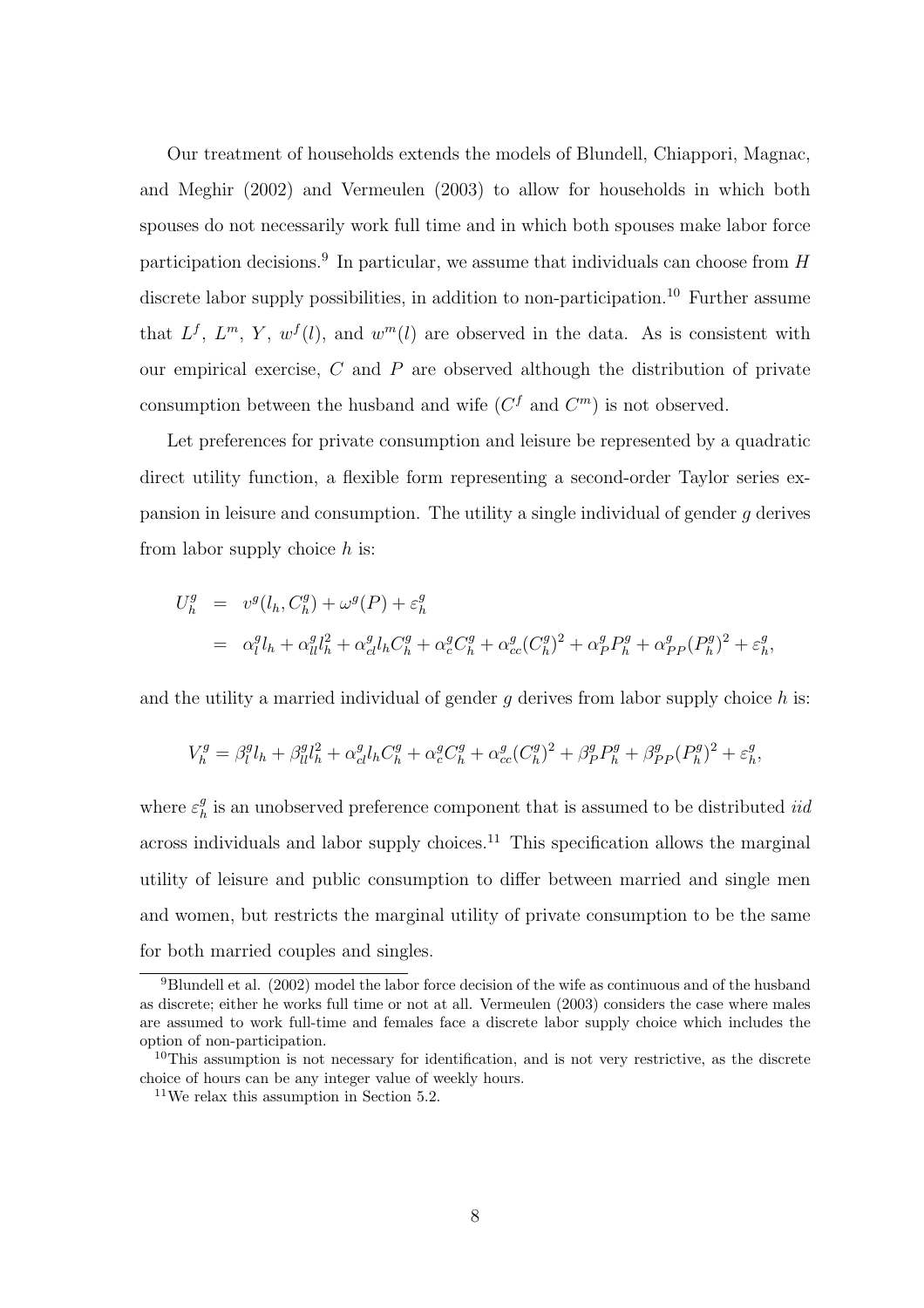Assume the sharing rule is linear in the distribution factors:

$$
\begin{array}{rcl}\n\phi(y, \mathbf{z}) & = & \left(\phi_0 + \sum_{k=1}^K \phi_k z_k\right) y \\
& = & (\mathbf{z}^\top \phi) y,\n\end{array}
$$

where there are  $K$  distribution factors plus a constant in the vector  $z$  and where y is non-labor income net of expenditures on the public good. We can condition on household expenditures on the public good for both singles and married couples under the assumptions that households make efficient decisions in the first stage and that preferences over public goods are separable from preferences over consumption and leisure (Deaton and Muelbauer, 1980).

The budget constraints for the second stage of the budgeting process can be expressed as:

$$
C_h^g = w^g(l_h) + y \tag{3}
$$

for single individuals,

$$
C_h^f = w^f(l_h) + (\mathbf{z}^\top \phi)y \tag{4}
$$

for married women and

$$
C_h^m = w^m(l_h) + (1 - \mathbf{z}^\top \phi)y \tag{5}
$$

for married men.

Only differences in utility between labor supply choices matter in the model; thus the parameters must be estimated relative to a base case. We assume that the choice of not working  $(h = 0)$  is the base case. After substituting the budget constraint into the utility function, the difference between working  $h > 0, \forall h \in \{1, 2, ..., H\}$  and not working  $(h = 0)$  for single men and women can be expressed as:

$$
U_h^g - U_0^g = \alpha_l^g l_h + \alpha_{ll}^g l_h^2 + \alpha_{cl}^g l_h \cdot \tilde{w}^g(l_h) + \alpha_c^g \tilde{w}^g(l_h) + \alpha_{cc}^g \left[ [\tilde{w}^g(l_h)]^2 + 2\tilde{w}^g(l_h) \cdot y \right] + \varepsilon_h^g - \varepsilon_0^g,
$$
\n(6)

where  $\tilde{w}^g(l_h) = w^g(l_h) - w^g(l_0)$  and  $[\tilde{w}^g(l_h)]^2 = [w^g(l_h)]^2 - [w^g(l_0)]^2$ . Consider next the problem of a married woman. The difference between working  $h > 0, \forall h \in$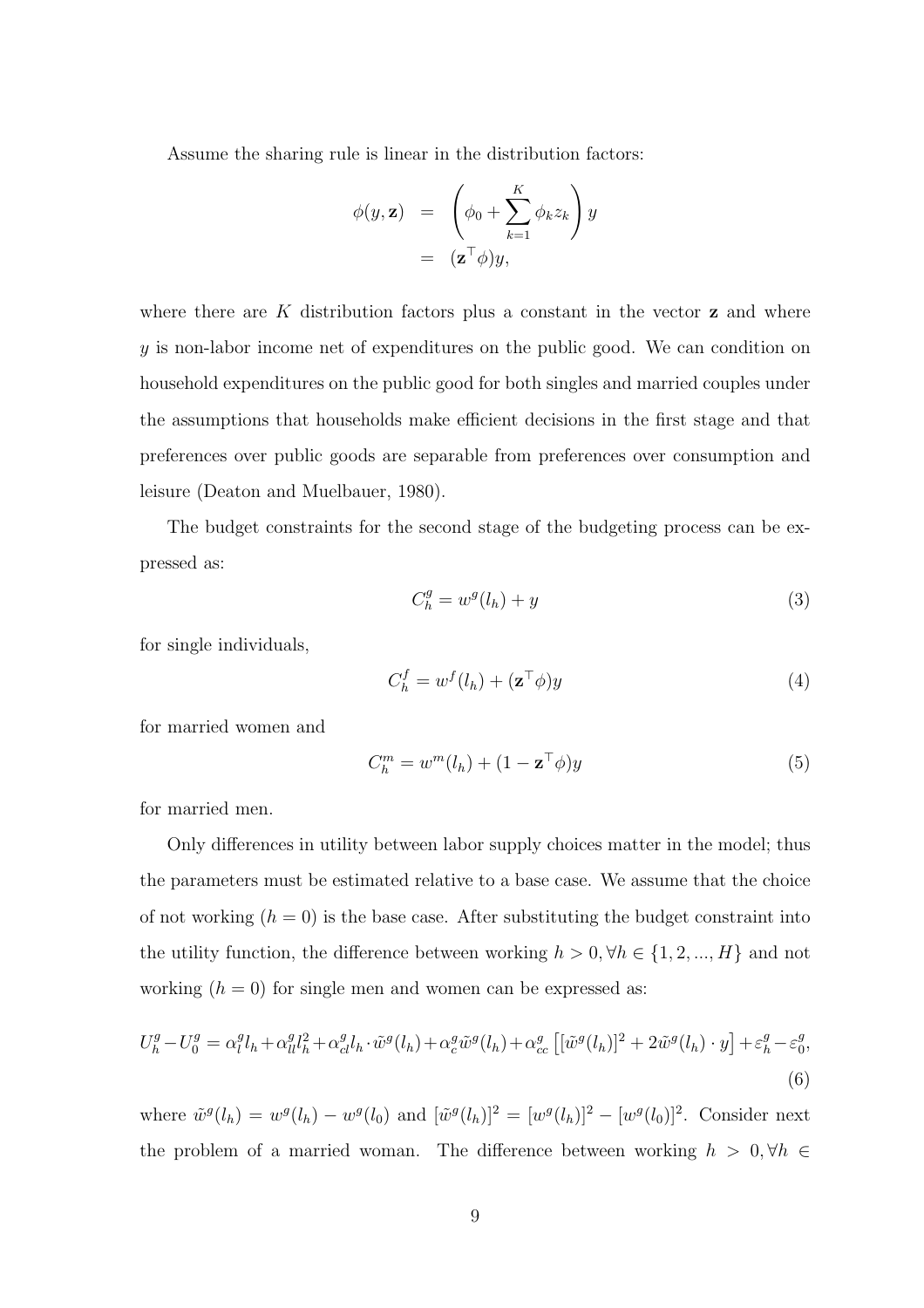$\{1, 2, ..., H\}$  and not working  $(h = 0)$  is described by:

$$
V_h^f - V_0^f = \beta_l^f l_h + \beta_{ll}^f l_h^2 + \alpha_{cl}^f l_h \cdot \tilde{w}^f(l_h) + \alpha_{cl}^f(\mathbf{z}^\top \phi) \cdot l_h \cdot y
$$
  
 
$$
+ \alpha_c^f \tilde{w}^f(l_h) + \alpha_{cc}^f[\tilde{w}^f(l_h)]^2 + 2\alpha_{cc}^f(\mathbf{z}^\top \phi) \cdot \tilde{w}^f(l_h) \cdot y + \varepsilon_h^f - \varepsilon_0^f.
$$
 (7)

Finally, consider the problem of a married man, where the difference between working  $h > 0, \forall h \in \{1, 2, ..., H\}$  and not working  $(h = 0)$  is described by:

$$
V_h^m - V_0^m = \beta_l^m l_h + \beta_{ll}^m l_h^2 + \alpha_{cl}^m l_h \cdot \tilde{w}^m(l_h) + \alpha_{cl}^m l_h \cdot y - \alpha_{cl}^m (\mathbf{z}^\top \phi) \cdot l_h \cdot y + \alpha_c^m \tilde{w}^m(l_h)
$$

$$
+ \alpha_{cc}^m [\tilde{w}^m(l_h)]^2 + 2\alpha_{cc}^m \tilde{w}^m(l_h) \cdot y - 2\alpha_{cc}^m (\mathbf{z}^\top \phi) \cdot \tilde{w}^m(l_h) \cdot y + \varepsilon_h^m - \varepsilon_0^m. (8)
$$

The parameters  $\beta_l^g$  $\mathcal{L}_{\ell}^{g}$ ,  $\beta_{ll}^{g}$  are directly identified from the data on married individuals. Given  $\alpha_{cl}^g$ ,  $\alpha_c^g$ , and  $\alpha_{cc}^g$ , identified from data on single individuals, it is straightforward to recover the sharing rule parameters  $(\phi)$ .<sup>12</sup> It is the sharing rule parameters that allow us to determine the level of consumption enjoyed by each member of the household.

The differences in utility described by Equations (6), (7) and (8) can be expressed for single individuals in reduced form as:

$$
U_h^g - U_0^g = \Pi_l^g l_h + \Pi_{ll}^g l_h^2 + \Pi_{ly}^g l_h y + \Pi_{lwl}^g l_h \tilde{w}^g(l_h) + \Pi_{wl}^g \tilde{w}^g(l_h) + \Pi_{(wl)^2}^g [\tilde{w}^g(l_h)]^2
$$
  
+ 
$$
\Pi_{wly}^g \tilde{w}^g(l_h) \cdot y + \varepsilon_h^g - \varepsilon_0^g,
$$

and for married individuals as:

$$
V_h^g - V_0^g = \Pi_l^g l_h + \Pi_{ll}^g l_h^2 + \Pi_{ly}^g l_h y + \Pi_{lwl}^g l_h \tilde{w}^g(l_h) + \Pi_{wl}^g \tilde{w}^g(l_h) + \Pi_{(wl)^2}^g [\tilde{w}^g(l_h)]^2
$$
  
+ 
$$
\Pi_{wly}^g \tilde{w}^g(l_h) \cdot y + \Pi_{lym}^g l_h y + \Pi_{zlym}^g \cdot \mathbf{z} l_h y + \Pi_{wlym}^g \tilde{w}^g(l_h) \cdot y
$$
  
+ 
$$
\Pi_{zwlym}^g \cdot \mathbf{z} \tilde{w}^g(l_h) \cdot y + \varepsilon_h^g - \varepsilon_0^g,
$$

where the IIs are reduced form parameters. The system above implies a set of overidentifying restrictions for the sharing rule parameters that enable us to jointly test the

<sup>&</sup>lt;sup>12</sup>The parameters capturing preferences over the public consumption good  $(\alpha_P^g, \alpha_{PP}^g, \beta_{P}^g, \beta_{PP}^g)$ can not be identified as the utility from consumption of the public good is the same regardless of the labor supply decision. One implication is that we will be able to estimate the sharing rule but not fully recover preferences. As a result, we cannot make welfare comparisons.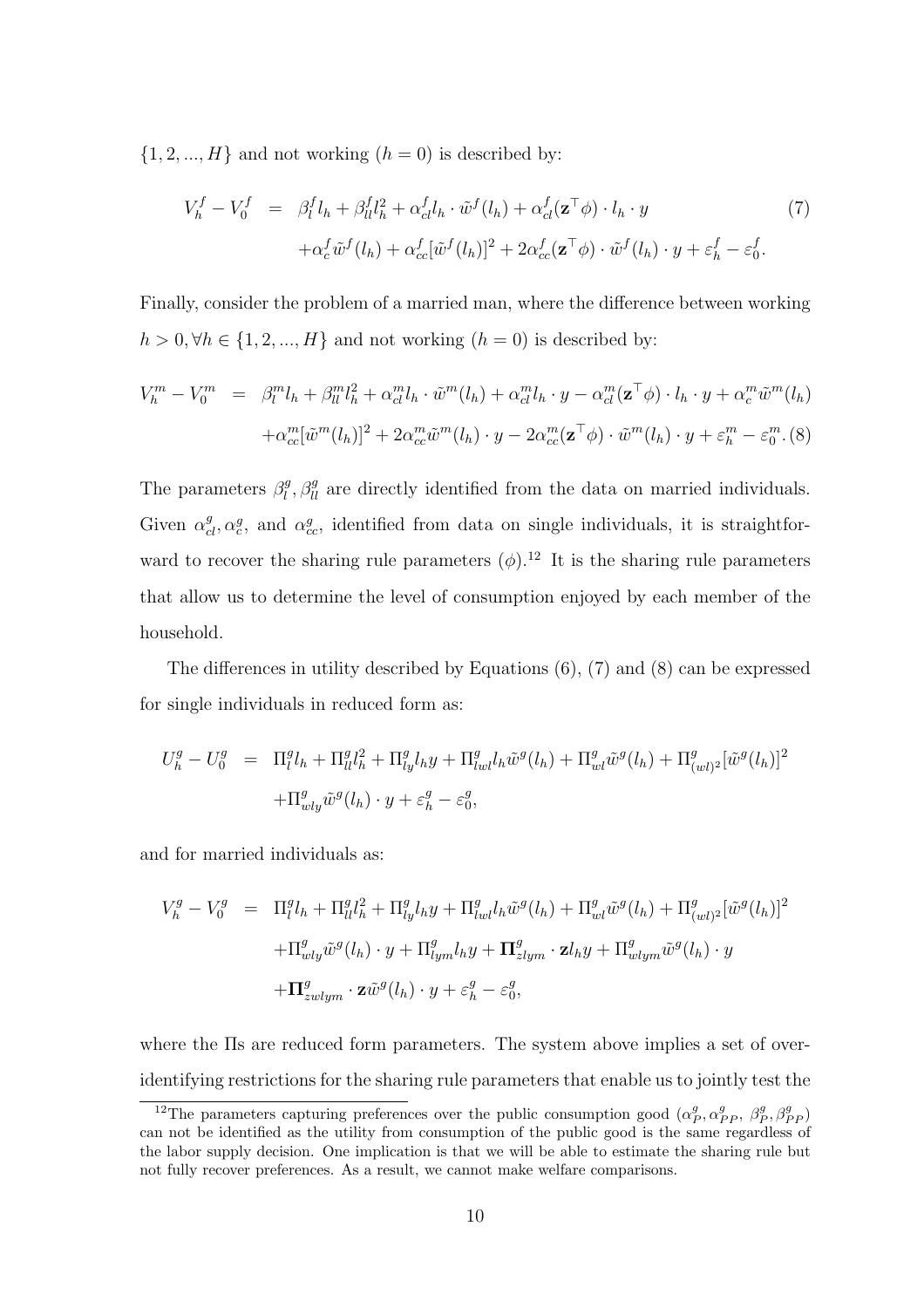assumptions of the collective model, the functional form for preferences, the sharing rule, and the assumption that the marginal utility of private consumption is the same regardless of marital status:

$$
\phi_0 = \frac{\Pi_{lym}^f}{\Pi_{ly}^f} + 1 = \frac{\Pi_{wlym}^f}{\Pi_{wly}^f} + 1 = -\frac{\Pi_{lym}^m}{\Pi_{ly}^m} = -\frac{\Pi_{wlym}^m}{\Pi_{wly}^m},
$$
\n
$$
\phi_k = \frac{\Pi_{z_klym}^f}{\Pi_{ly}^f} = \frac{\Pi_{z_kwlym}^f}{\Pi_{yly}^f} = -\frac{\Pi_{z_klym}^m}{\Pi_{ly}^m} = -\frac{\Pi_{z_kwlym}^m}{\Pi_{wy}^m}, \quad k = 1...K.
$$
\n(9)

In the following section, we outline our strategy for estimating the model and testing the above restrictions using consumption data from the UK.

## 4 Empirical Specification

#### 4.1 Data

The data we use comes from the UK Family Expenditure Survey (FES). This data is ideal for the study of consumption inequality for three reasons. First, it contains detailed information on private and public consumption expenditures for households, on wages and labor supply for individuals, and on demographics including age, sex, education (from 1978 onward) and region of residence. Second, the FES has fewer problems with measurement issues than the leading contenders in the US and elsewhere.<sup>13</sup> The FES uses a weekly diary to collect data on frequently purchased items and uses recall questions to collect data on large and infrequent expenditures. Finally, the FES contains information over the period 1968 to the present, which allows the study of changes in consumption inequality over a long period of time.

Our sample contains single person households and couples without children.<sup>14</sup> We restrict the age range in the sample to individuals between the ages of 22 and 65 and eliminate students and the self-employed. Households in which one of the individuals

<sup>13</sup>Battistin (2003) documents reporting errors in the US Consumer Expenditure Survey due to survey design.

<sup>&</sup>lt;sup>14</sup>We exclude households with children in this paper to abstract from the intra-household allocation of resources for children's consumption. This is obviously an important issue. To this end, our estimates of the sharing rule and the comparison of various inequality measures only apply to households without children. We leave to future work an analysis of consumption inequality for the entire sample of households.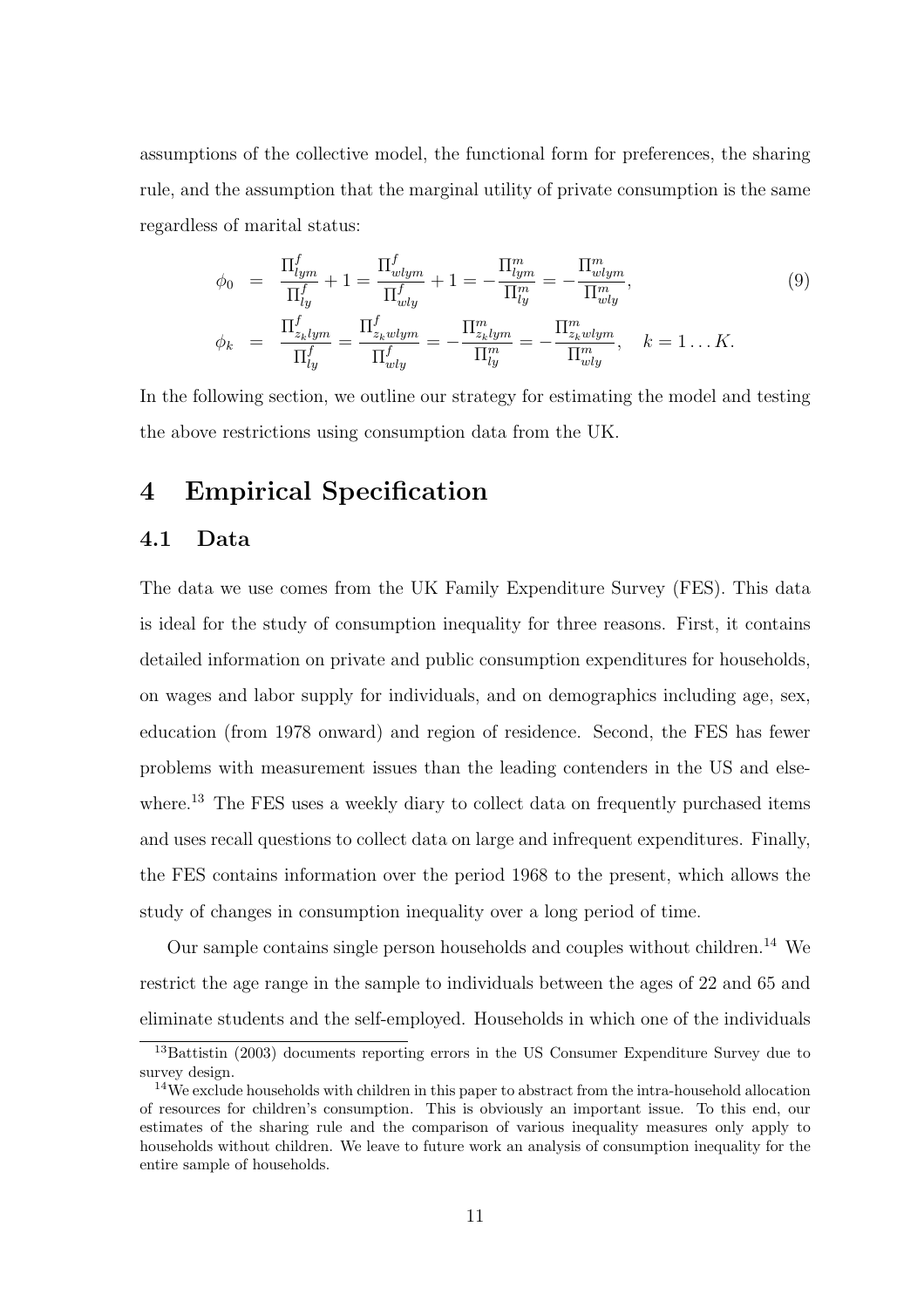is in the top one per cent of the wage distribution are also excluded. The resulting sample contains 87,668 individuals.<sup>15</sup> Descriptive statistics for our entire sample are presented in Table 1.

We define consumption and non-labor income measures as follows. Total consumption is defined as total household expenditures. Public consumption is defined as expenditures on housing, light and power, and household durable goods. Private household consumption is total expenditures net of public consumption. Other income is defined as total household expenditures minus net labor income. We use this expenditure based definition of non-labor income, as it is consistent with the assumptions of a two stage budgeting process, time separable preferences, and separability of public goods consumption from leisure and private consumption as in the model.<sup>16</sup>

To construct the level of consumption corresponding to each labor supply decision, including zero hours, we need to assign an earnings level to all individuals. For those who are working we use the usual hourly wage, defined as weekly earnings divided by usual weekly hours. For non-participants we use a predicted wage, computed based on a reduced form selection-corrected wage equation.<sup>17</sup> After tax earnings are subsequently computed by converting weekly wage income to an annual base, deducting the appropriate personal allowance and then applying the appropriate tax rate. Personal allowances and marginal tax rates are from the Board of Inland Revenue (1968–2001). All monetary values are expressed in 1987 pounds. The resulting income measure is treated as known and is used to construct the within household distribution factor defined as the potential share of household labor income contributed by the wife,  $z_1 = w^{f}/(w^{f} + w^{m})$ . Individuals may also be entitled to income related to earnings

<sup>&</sup>lt;sup>15</sup>The sample size in 1968 is 2,584 and the sample size in 2001 is 2,757. The sample sizes do not vary markedly across years: the smallest sample is 2,502 in 1979 and the largest is 2,932 in 2000.

<sup>&</sup>lt;sup>16</sup>In estimation, household expenditures on public goods are subtracted from other income, resulting in non-labor income net of public goods consumption. In addition to the separability assumptions, wage profiles are assumed to be exogenous. This rules out the possibility of job-specific human capital accumulation.

<sup>&</sup>lt;sup>17</sup>The log of the wage is estimated as a function of age, birth cohort, year, quarter, and regional dummies, plus the age at which full time education was completed, and its square. The selection equation is identified by the exclusion from the wage equation of household non-labor income, marital status, and the age, education, and the labor income of the spouse. Results are available upon request.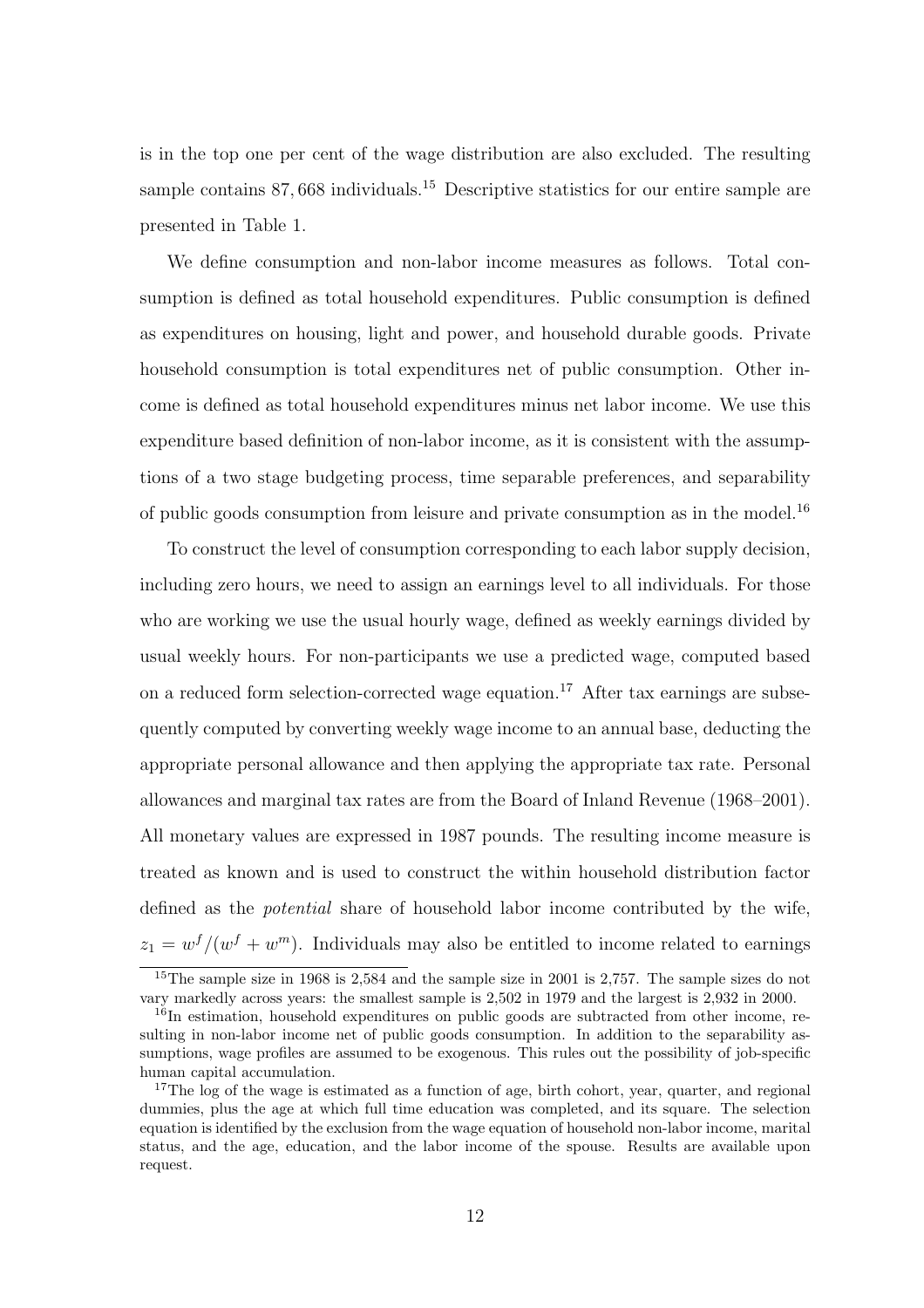when working zero hours, for instance unemployment benefits, so we also predict unemployment benefits for those who are working based on the *Official Yearbook of the* United Kingdom (1968-2001).

Labor supply is measured by a discrete variable that takes on three values: not participating, working part-time and working full-time. Full time is defined as working 35 hours per week or more, and part-time is defined as 1 to 34 hours per week. The choice of these ranges is based on the hours histograms in Figure 4, which suggests a full-time definition of 35 hours a week or more. The average hours worked in the part-time category is approximately 20 hours per week, and approximately 40 hours per week in the full-time category.

In order to ensure consistency between the number of hours worked in each of the three states and the corresponding consumption level we adopt the following convention. If an individual is observed to be working either part-time or full-time we use the reported number of hours to measure labor supply and usual take home pay in constructing the consumption. In cases for which we do not observe the labor supply state, we calculate after tax earnings based on 20 hours for the part-time choice and 40 hours for the full-time choice. Constructing individual consumption in this way ensures our measure of total private consumption in the household is consistent with that observed in the data.

Likely candidates for the distribution factors are the wife's potential share of total household labor income  $(w_i^f)$  $i_j^f/(w_i^f + w_i^m)$ , the local sex ratio (Seitz, 2004), and an index of the generosity to the wife of local divorce legislation (Chiappori, Fortin, and Lacroix, 2002). At present, we consider the wife's share of potential labor earnings, presented in Figure 3, and the age gap between spouses as distribution factors in estimation.

#### 4.2 Econometric Specification

The model of Section 3.3 can be estimated using a multinomial logit under the assumption that the disturbances  $\varepsilon_{ih}$  are independent and identically distributed type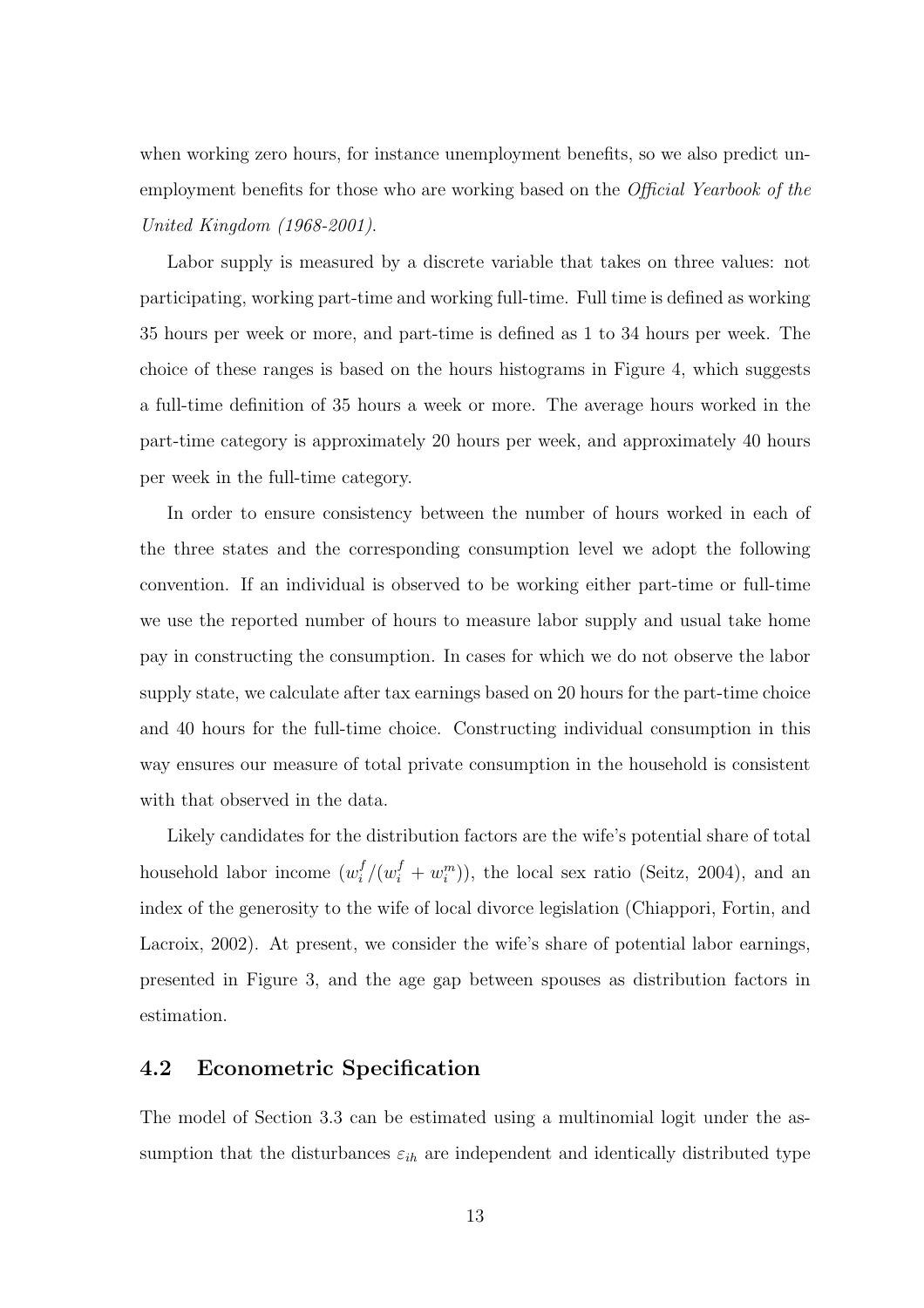I extreme value. Let  $d_{ih}^g$  denote an indicator equal to 1 if individual i makes labor supply choice h and zero otherwise. The contribution of individual  $i$  to the likelihood function is the probability of observing individual i making labor force decision  $h$ , which has the form:

$$
Pr(d_{ih}^{g} = 1) = Pr(u_{ih}^{g} > u_{ij}^{g}, \forall j \neq h; j, h \in \{0, 1, ..., H\})
$$
  
= 
$$
\frac{\exp(v^{g}(L_{ih}, C_{ih}; X_i, z_i))}{\sum_{j=0}^{H} \exp(v^{g}(L_{ij}, C_{ij}; X_i, z_i))}.
$$

In estimation, heterogeneity in preferences for leisure is introduced through the vector X which includes age, birth cohort, education, marital status, region, and quarter and year to control for seasonality and cyclical effects.<sup>18</sup> The parameters  $\Pi_l^g$ and  $\Pi_{ll}^g$  are assumed to be linear functions of the observed characteristics so that, with a slight abuse of notation, for individual  $i$  we have

$$
\Pi_l^g = X_i \tilde{\Pi}_l^g
$$
  

$$
\Pi_{ll}^g = X_i \tilde{\Pi}_{ll}^g.
$$

Estimation proceeds in two steps. First, we estimate a selection-corrected wage equation and predict wages for individuals that are not working. Second, we estimate the discrete labor supply choice, treating wages as known.

## 5 Estimation Results

We begin with estimates of the sharing rule parameters, the parameters that allow us to infer the share of consumption attributed to each adult in the household. As discussed in Section 3.3, with quadratic utility and under the assumption that the marginal utility of private consumption is the same for married and single individuals, we can construct each of the sharing rule parameters in four different ways from estimates of the reduced form. The sharing rule parameters recovered from the reduced form estimates for two specifications of the model are presented in Table 2.

 $18$ In order to break the collinearity between age, birth cohort and year we follow Deaton (1997) and transform the year dummy variables so that the coefficients are orthogonal to a time trend and sum to zero over the period 1968 to 2001.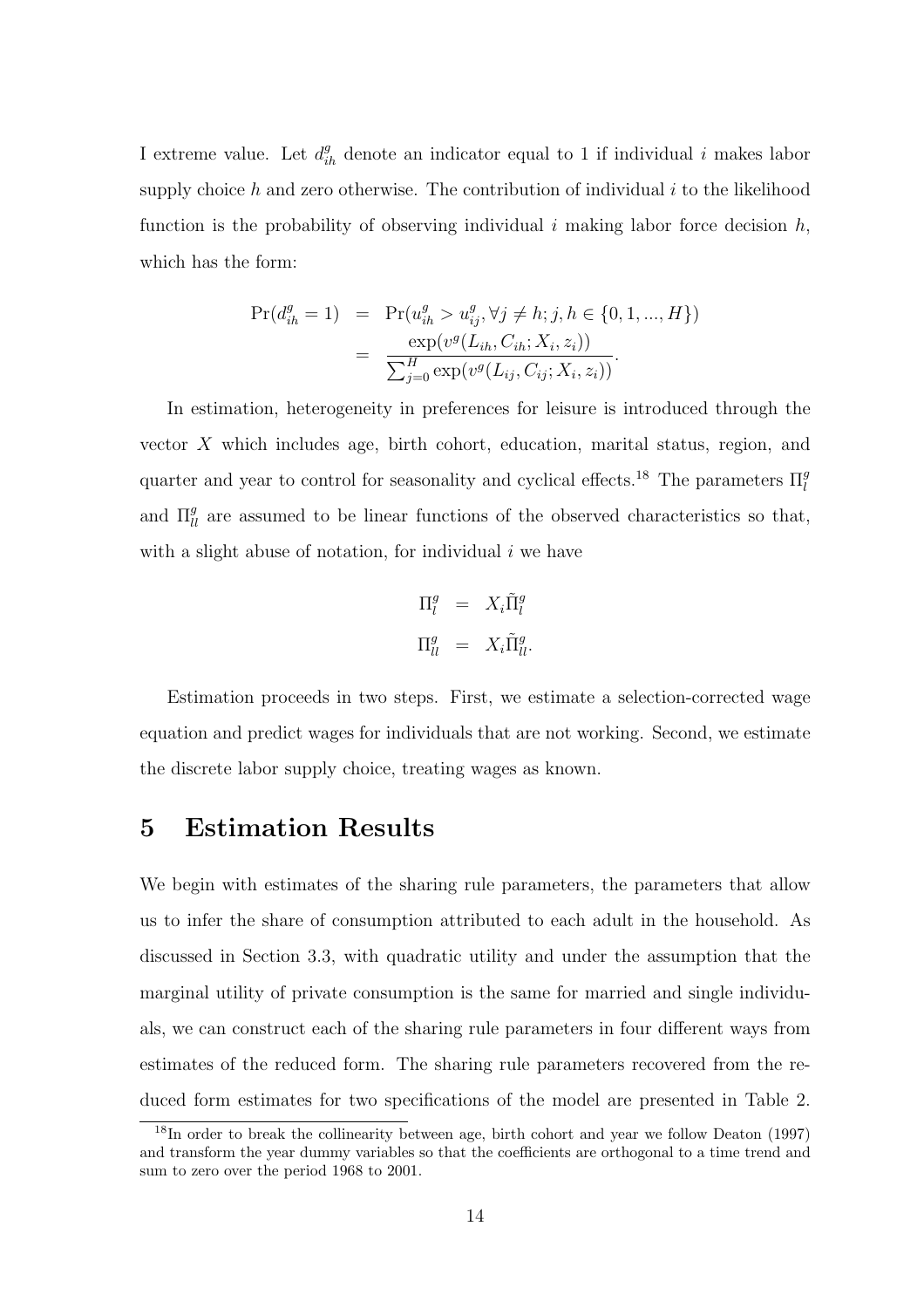The first column of the table presents estimation results from the case in which the only distribution factor is the share of women's potential earnings in household potential earnings. The second column presents results from a model where a second distribution factor, the age difference between spouses, is included.

The estimated sharing rule parameters constructed from the different model restrictions described by Equation 9 are qualitatively similar, remarkably so for men. In both specifications, the positive sign on  $\phi_1$  indicates that an increase in the female's share of potential earnings increases her share of total consumption in the household. The negative sign on  $\phi_2$  suggests that the share of consumption women receive is decreasing in the relative age of their husbands. The sharing rule parameters for the second set of restrictions in Equation 9 are larger in absolute value for both the intercept and the distribution factors. Upon closer examination of the reduced form results, we find the reason for this difference across the estimates is due primarily to the fact that the estimated value of the denominator,  $\Pi_{wly}^f$ , is relatively small. This parameter captures the effect of the interaction between non-labor income and earnings for women on the labor supply decision. Since many women are not working, we need to impute earnings for 39% of the women in the data. Most of the information used to predict wages is also included directly in the reduced form model for hours; as a result, the predicted wage includes very little information. As a result, the parameter estimate is likely biased towards zero. It should be noted that this set of restrictions is less precise; as a result, it has less weight in the minimum distance estimation used to obtain the sharing rule estimates as discussed below.<sup>19</sup>

The test statistics associated with several tests of the model restrictions are presented in the bottom five rows of Table 2. A Wald test on the model with one distribution factor rejects the full set of restrictions. The Wald test on the full set of restrictions from the model with two distribution factors, however, suggests the model is not strongly rejected. We subsequently test whether the sharing rule param-

<sup>&</sup>lt;sup>19</sup>For comparison purposes, we also estimated a version of the model where predicted wages were used in place of actual wages for all individuals and found no substantial changes in the parameter estimates. Results are available from the authors upon request.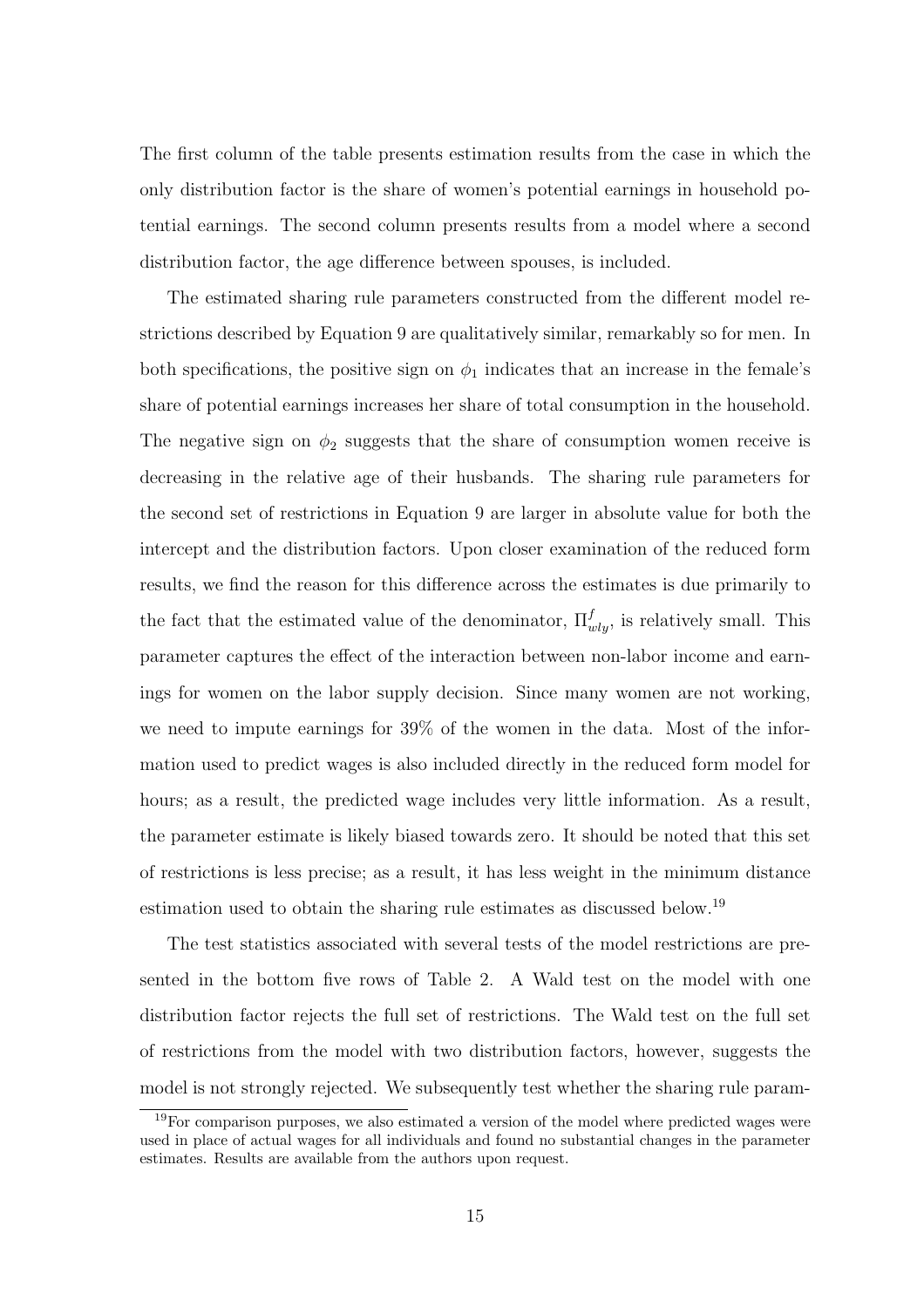eters estimated from the restrictions within gender are the same. The test statistics, presented in Rows 2 and 3 of the bottom panel of Table 2, indicate the within gender restrictions are not rejected by the data. We also test whether each of the individual restrictions from the female's problem are consistent with the corresponding restrictions from the male's problem in Rows 4 and 5. In each case, the test statistics indicate the model restrictions are not rejected at conventional significance levels. Overall, the test statistics provide some support for our version of the collective model.

We next compute consistent estimates of the sharing rule parameters from the unrestricted estimates by minimizing the distance between the reduced form and structural parameters, using the estimated covariance matrix from the reduced form to construct the weighting matrix. The results of this exercise are presented in Table  $3^{20}$ . The estimates suggest that a  $10\%$  increase in the share of potential earnings attributed to the wife results in a 16% increase in the share of non-labor income she receives. This result is consistent with an increase in the wife's threat point within a bargaining model. The estimate of  $\phi_2$  indicates that an increase in the husband's age by 1 year results in a 0.4% decrease in the wife's share of non-labor income. While small in magnitude, this finding suggests that older spouses tend to have more bargaining power in marriage.

#### 5.1 Adult Equivalence Scales Revisited

One of the main goals of this paper is to determine whether measures of consumption inequality using standard adult equivalence scales provide an accurate estimate of consumption inequality across individuals. Recall, adult equivalence scales assume that husbands and wives share in household consumption equally. In this section we determine the conditions under which our model would yield the same measures of consumption inequality as measures using adult equivalence scales. We set the age difference between spouses to the average age difference in the data. We then use the sharing rule estimates to determine what value of the female's share in potential

<sup>20</sup>See the Appendix for further details on the minimum distance estimation exercise.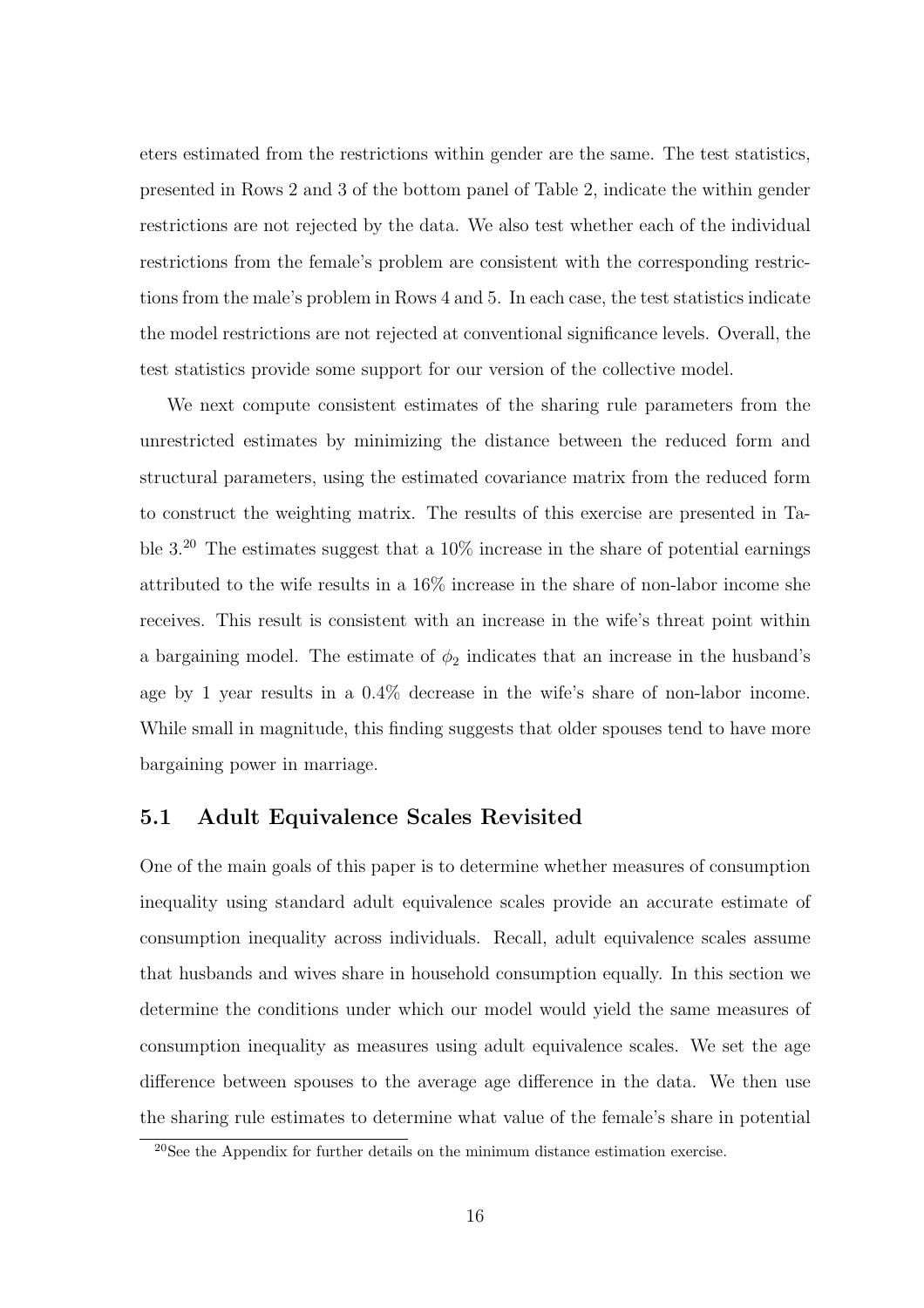household earnings satisfies:

$$
\frac{1}{2} = \hat{\phi}_0 + \hat{\phi}_1 \cdot \frac{w^f}{w^f + w^m} + \hat{\phi}_2 \cdot (2.09).
$$

Using estimates for  $\phi_0$ ,  $\phi_1$ , and  $\phi_2$  of −0.31, 1.59, and −0.004 respectively yields 51%. In other words, the model predicts that consumption is split equally across the husband and wife when they have the same earnings!<sup>21</sup> It is worth emphasizing that this result is derived not from a model in which equal sharing is assumed: the only assumptions imposed in estimation are that households make Pareto efficient decisions, that public consumption is separable from private consumption, and that the marginal utility from private consumption is the same when single as when married.

#### 5.2 Sensitivity Analysis

In this section, we consider the sensitivity of our results to both the sample used to estimate the model and the robustness of our estimation results to several modifications. First, we consider whether the trend in inequality measured in the literature for the entire population differs from the trend for our sample of one- and two-person households. Upon examination of Figure 5, we see that the trends in between household inequality using adult equivalence scales are virtually the same across samples. Thus, it does not appear that our results are driven exclusively by trends in inequality that are unique to our sample. That said, we are not able to say how the trends in within household consumption inequality vary between our sample and the entire population without estimating an extended version of our model.

With regards to robustness of our estimated results, the first check we consider is whether the results are sensitive to our definitions of public and private consumption. We first estimate the model under the assumption that there are no public goods and then sequentially add housing, heat and lighting, household durables, transport and services to public good consumption.<sup>22</sup> The results of this exercise are reported in

 $21$ To be precise, husbands and wives will split consumption equally when they have approximately the same wages and hours.

 $22$ Full estimation results are available from the authors upon request.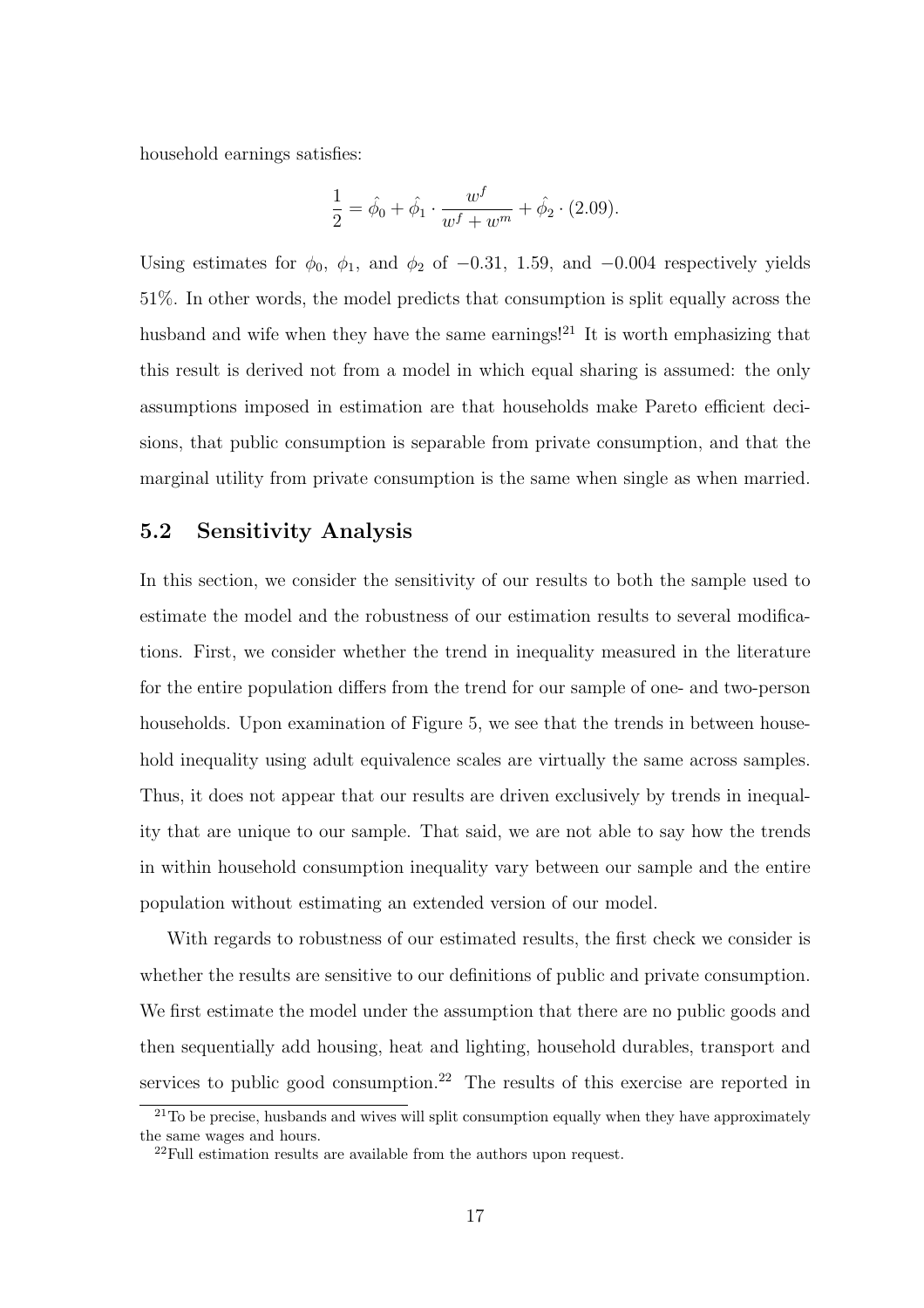Table 4. With the exception of the zero public goods case, the parameter estimates are quite robust across specifications: an increase in the wife's share of potential household earnings of 10% results in an increase in her consumption share of between 12% and 17%. Under the most restrictive assumption, that no goods are public in the household, the model predicts women receive  $40\%$  of the consumption in households where both spouses choose the same hours of work and have the same wage. As the fraction of public goods in household expenditures increases, women receive a greater share of consumption. This result reflects, in part, the fact that a larger portion of consumption in the household is public and is thus split equally across spouses.

The next specification we estimate allows for differences in the sharing rule parameters for each birth cohort in our pooled sample. The sample covers a long time period and a wide age range in every year; we thus estimate sharing rules for each ten-year cohort in the data. The parameter estimates are presented in Columns 1 and 2 in Table 5 for the models with one distribution factor and two distribution factors, respectively. With the exception of the 1900 and 1960 birth cohorts (which have relatively small samples), the parameter estimates and the predicted share of consumption assigned to wives when earnings are equal across spouses are quite similar across the cohorts. For the cohorts between 1910 and 1950, an increase in the wife's share of potential household earnings increases her share of non-labor income between 13% and 23% and the estimated effect of an increase in the husband's age by one year fall within the range of −0.6% and 0.5%. The fact that the sharing rule parameter estimates are quite similar across specifications is surprising considering the possibility of large changes in divorce costs and gains to marriage over time.

The final robustness check we perform is to add unobserved heterogeneity in preferences to the model. We do this for two reasons. First, we want to allow for the possibility that the preference shocks are correlated across labor supply choices. Second, we want to allow for additional flexibility in estimating preferences over leisure.<sup>23</sup> Results from this specification for the model with one distribution factor are presented

<sup>&</sup>lt;sup>23</sup>We specify  $\Pi_l = X_i \tilde{\Pi}_l + u_{hi}$  and  $\Pi_{ll} = X_i \tilde{\Pi}_{ll} + u_{hhi}$ , with  $u_{hi} \sim N(0, \sigma_h^2)$  and  $u_{hhi} \sim N(0, \sigma_{hh}^2)$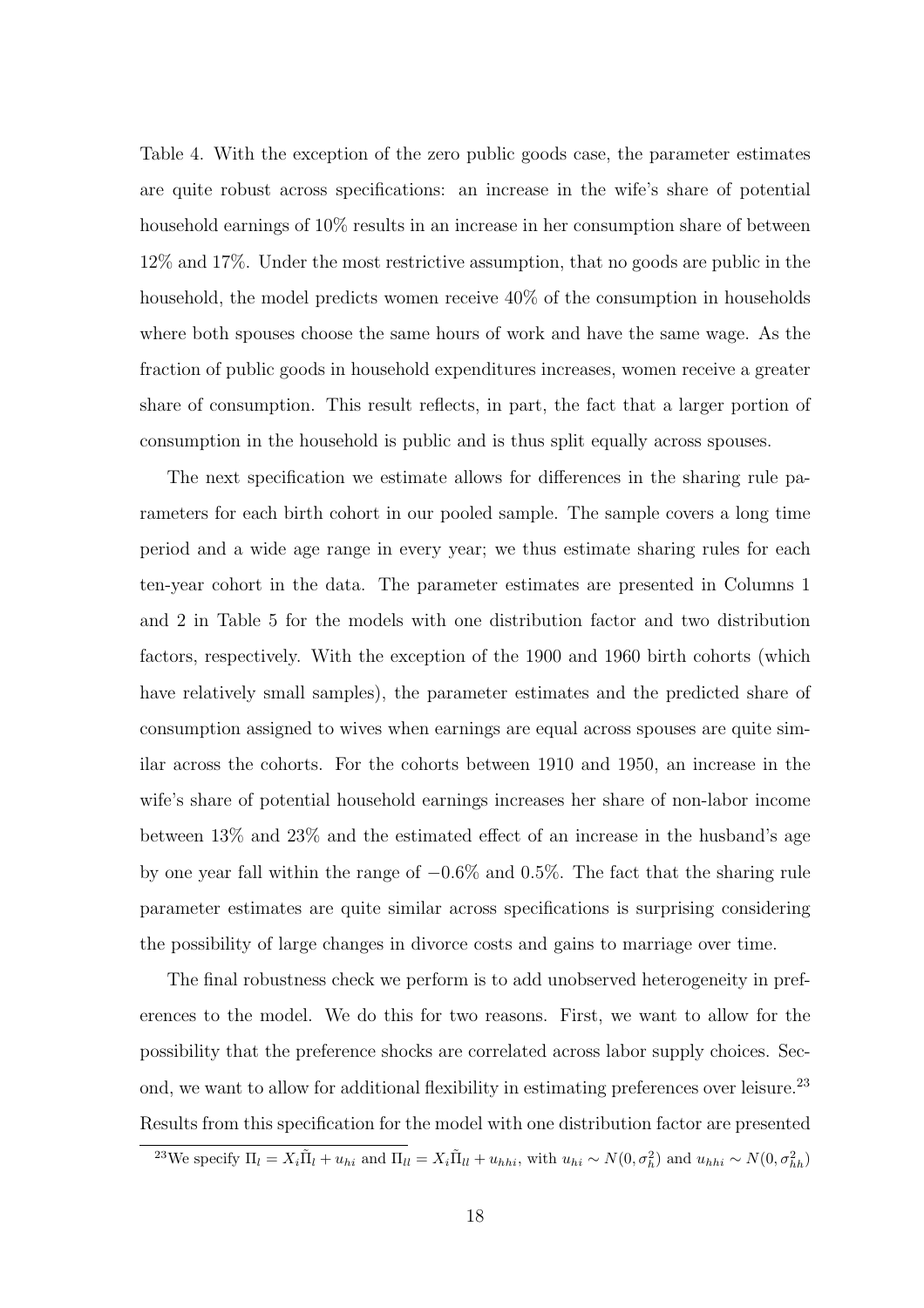in Column 3 of Table 5. Incorporating unobserved preference heterogeneity appears to reduce both  $\phi_0$  and  $\phi_1$  slightly but does not change the implications of the model. In particular, the effect of a 10% increase in potential household earnings attributed to wives results in an increased transfer of between 11% and 21% for the 1910 to 1950 cohorts, which is close to the range reported in Column 1 above.

## 6 Consumption Inequality

In this section, we compare the inequality measure implied by our model to a conventional measure of consumption inequality. For the purposes of this analysis, we use estimates of the model with two distribution factors and no unobserved preference heterogeneity to construct our benchmark sharing rule.<sup>24</sup> We use this sharing rule to divide non-labor income between the husband and wife in each household. We subsequently construct private consumption based on the individuals' share of nonlabor income and his or her personal net labor earnings, where private consumption is constructed as in equations  $(4)$  and  $(5)$ . Our *sharing rule* measure of individual consumption, for married individuals, is then equal to individual private consumption plus household public consumption:

$$
C^{f} = w^{f}(l_{h}) + [\hat{\phi}_{0} + \hat{\phi}_{1} \frac{w^{f}(1)}{w^{f}(1) + w^{m}(1)} + \hat{\phi}_{2}(age_{m} - age_{f})] \cdot y + P
$$

and

$$
C^{m} = w^{m}(l_{h}) + [1 - \hat{\phi}_{0} - \hat{\phi}_{1} \frac{w^{f}(1)}{w^{f}(1) + w^{m}(1)} - \hat{\phi}_{2}(age_{m} - age_{f})] \cdot y + P.
$$

Single individuals consume their entire labor and non-labor income. For comparison purposes, we construct another measure of individual consumption, equal division, which assumes that all consumption is divided equally between the husband and wife. (see Train (2003)). The contribution to the likelihood function then becomes

$$
Pr(d_{ih}^{g} = 1) = \int \int \frac{\exp(v^{g}(L_{ih}, C_{ih}; X_i, z_i, u_{hi}, u_{hhi}))}{\sum_{j=0}^{H} \exp(v^{g}(L_{ij}, c_{ij}; X_i, z_i, u_{hi}, u_{hhi}))} dF(u_{hi}) dF(u_{hhi}),
$$

which does not have a closed form solution, but can be estimated using Simulated Maximum Likelihood.

<sup>24</sup>See Column 2 of Table 3.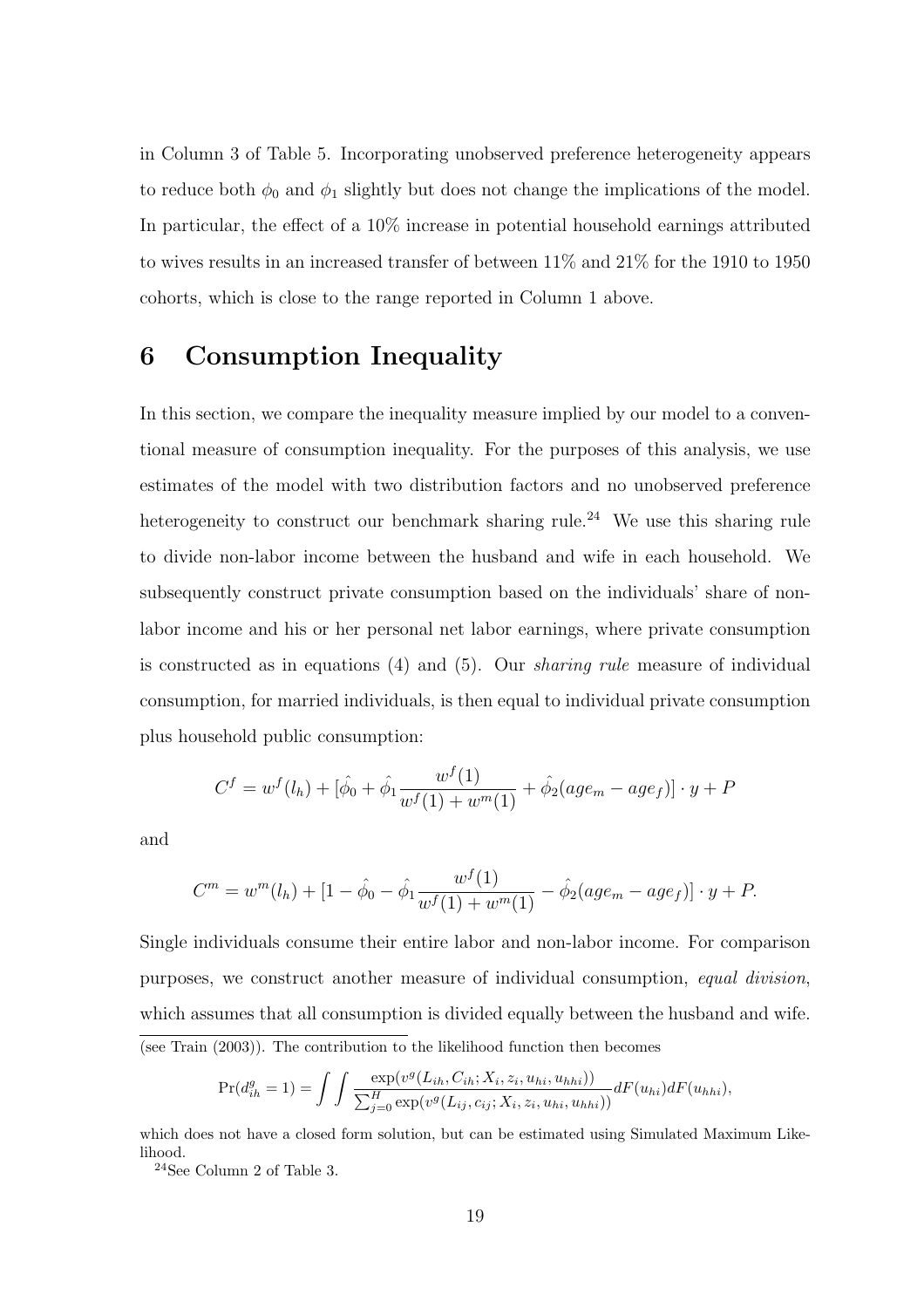In the equal division case, individual consumption is calculated as household public consumption plus one half of household private consumption. In both the sharing rule and the equal division case, we double count public consumption. This accomplishes the same end as using an equivalence scale to assign household consumption to individual members.<sup>25</sup>

Having constructed these two measures of individual consumption, we can construct a time series of inequality measures and decompose them into changes in between and within household inequality. While the Gini coefficient is a well known and widely used inequality index, it does not allow overall inequality to be exactly decomposed into within and between group contributions. As this is one of the main objectives of this paper we also compute the Mean Logarithmic Deviation (MLD)<sup>26</sup> in consumption, defined as

$$
I_{\alpha}(C) = \frac{1}{n} \sum_{i=1}^{n} \log \left( \frac{\mu_C}{C_i^g} \right),\tag{10}
$$

where  $\mu_C$  is the mean level of consumption. The index of total inequality using the MLD can be additively decomposed into within and between household inequality:

$$
I_{\alpha}^{T}(C) = I_{\alpha}^{W}(C) + I_{\alpha}^{B}(C), \qquad (11)
$$

where  $I_{\alpha}^{W}(C)$  is within household inequality and  $I_{\alpha}^{B}(C)$  is between household inequality. Under the assumption of equal division, within household inequality is zero; therefore, we can calculate  $I_{\alpha}^{B}(C)$  by using equal division. Using individual consumption constructed with the sharing rule we obtain the total inequality index  $I^T_\alpha(C)$ . We can then recover intra-household inequality using Equation  $(11)$ .

#### 6.1 Between and Within Household Consumption Inequality

The time-series trend of total and between household inequality for the years 1968 to 2001 is presented in Figure 6. The Gini index measures are presented in the first

 $^{25}$ It should be noted that the correlation between our equal division consumption inequality measure and a measure of inequality using equivalence scales is 0.99.

<sup>&</sup>lt;sup>26</sup>The MLD is a member of the Generalized Entropy Class, the only class of additively decomposable inequality indices (Shorrocks, 1984).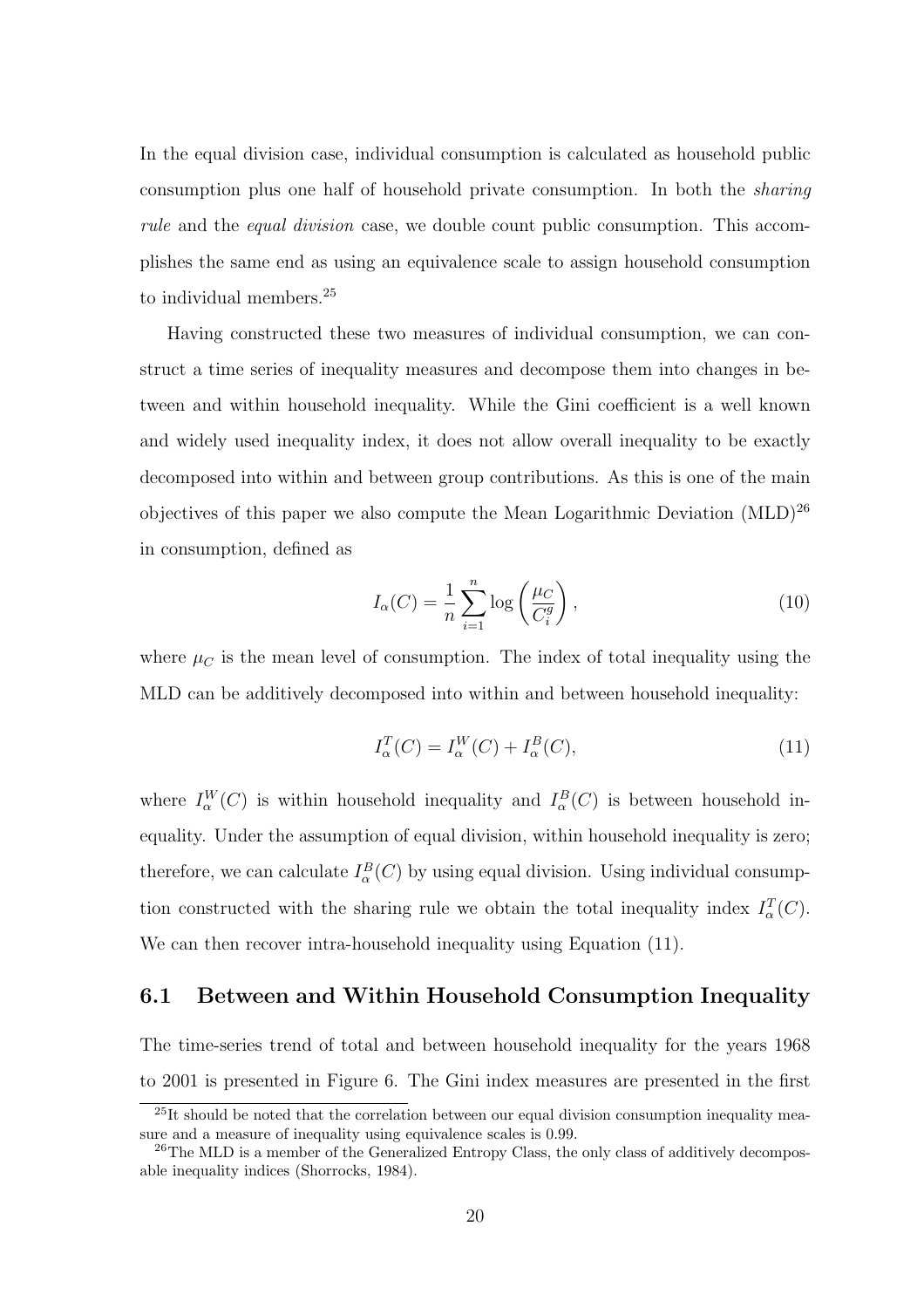panel, and the MLD measures of inequality are presented in the second panel. Inequality was stable from 1968 to 1980 at which time it increased substantially until around 1990, and has been falling slightly from 1990 through 2001. Of particular interest are two findings. First, ignoring intra-household inequality underestimates consumption inequality in 1968 substantially. This is due to the large differences in earnings between husbands and wives in 1968, differences that translate into an unequal distribution of consumption in the household. It is not surprising that our measure of inequality in 1968 is higher than the conventional measure: by definition, taking within household inequality into account will increase total inequality. However, the magnitude of the difference is striking: consumption inequality, as measured using adult equivalence scales, is underestimated by approximately 30% (15%) when inequality is measured using the MLD (Gini index). To put this figure into perspective, the difference between the level of inequality in 1968 using our measure of inequality compared to the conventional measure is as large as the entire increase in inequality between 1968 and 2001.

Second, the rise in consumption inequality under equal division, or between household inequality, may be over-stated by as much as  $65\%$ , as illustrated by the trend in the MLD presented in Figure 7. The reason our measure of inequality is so different from the equal division measure is due to the large fall in within-household inequality. The stylized facts presented in Section 2 point to the two main reasons for the decline in within household inequality: the fall in the gender wage gap and the rise in female labor supply. As women's wages rose and as married women increased their labor supply, the share of income contributed to the household by the wife increased. The share of consumption allocated to wives increased accordingly.

Consider the distribution of consumption inferred from our model for 1968 and 2001 in Figure 8. The dispersion in within household inequality decreased between 1968 and 2001. The fact that there was a high degree of dispersion in 1968 was a major contributor to the high level of inequality at the beginning of the sample period. Despite the fall in dispersion, the righthand panel of Figure 8 shows that there is still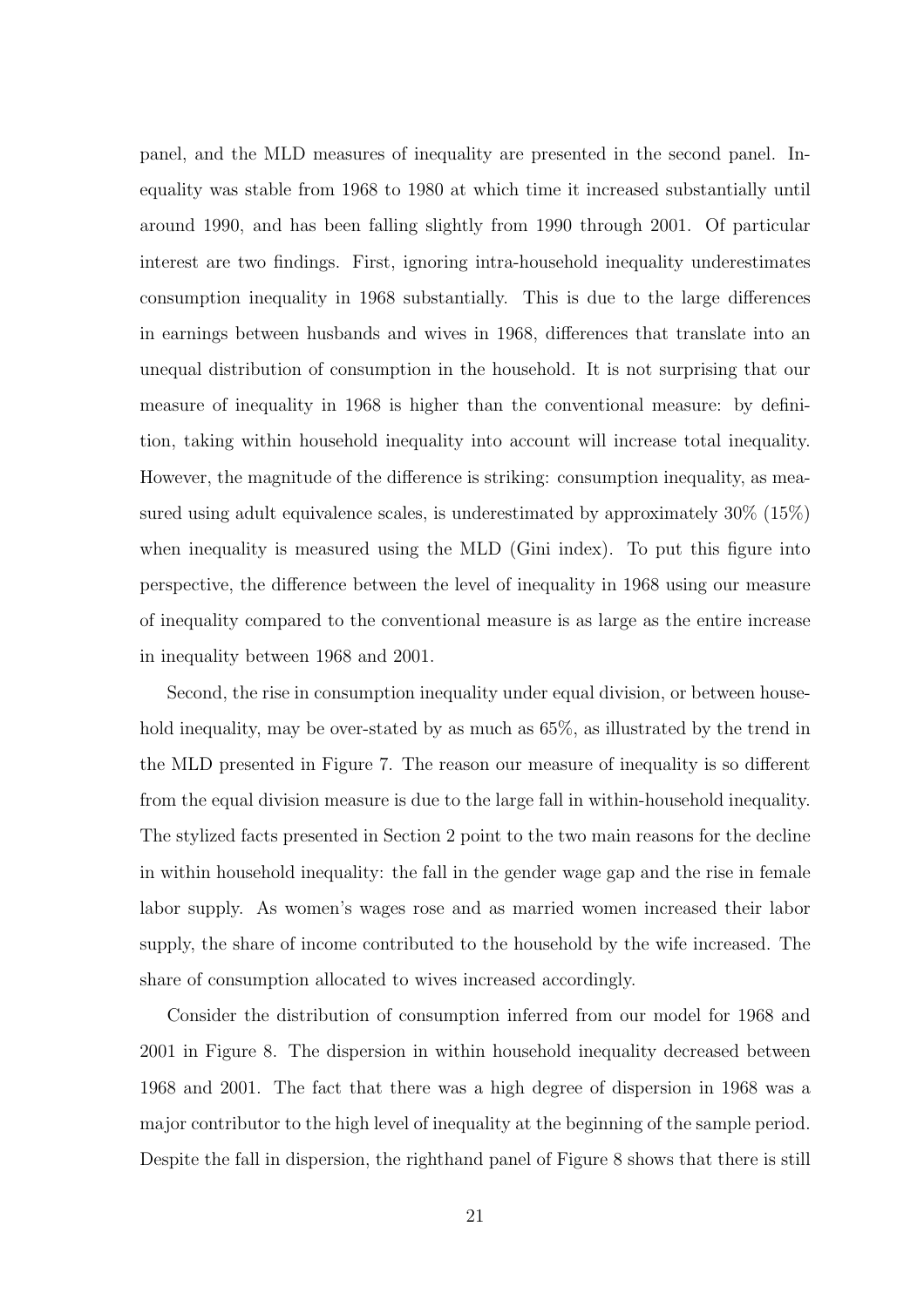a substantial deviation from equal division by 2001. Incorporating within household inequality thus changes the picture of inequality dramatically.

#### 6.2 Accounting for the trends in consumption inequality

In this section, we examine several explanations for the rise in consumption inequality observed in the data. We focus on the years 1978 to 2001, as the major changes in inequality occurred over the 1980s. Results are presented in Table 6. The first two rows contain the benchmark inequality measures for 1978 and 2001, followed by the absolute change over time in the third row. The rest of the table presents the percentage of the change in the observed inequality measures attributed to each explanation we consider.

#### 6.2.1 Wages and Labor Supply

According to the stylized facts, two of the most salient trends over time are the closing of the gender gap in wages and the rise in female labor supply. To what extent do changes in the distribution of wages account for the rise in consumption inequality? To answer this question, we conduct two exercises. First, we re-weight the data for 1978 so that the wage distribution in 1978 matches that of  $2001.<sup>27</sup>$  This experiment captures the fall in the gender wage gap and aggregate changes in the wage distribution, but not changes in sorting on wages within households. In the second experiment we re-weight the joint spousal distribution of wages to capture the effect of sorting on inequality. Both experiments are subsequently repeated for labor supply. The results are presented in Table 6.

What is interesting about the results on wage and hours sorting is that they can simultaneously explain both the rise in consumption inequality across households and the fall in consumption inequality within households: sorting on wages alone can explain approximately 39% of the rise in between household inequality and 78% of the

 $27$ In particular, we construct histograms of log wages for 1978 and 2001. The histograms used to re-weight the wage distributions have 10 bins each. We re-weight 1978 data so that the histograms of log wages are the same in both years.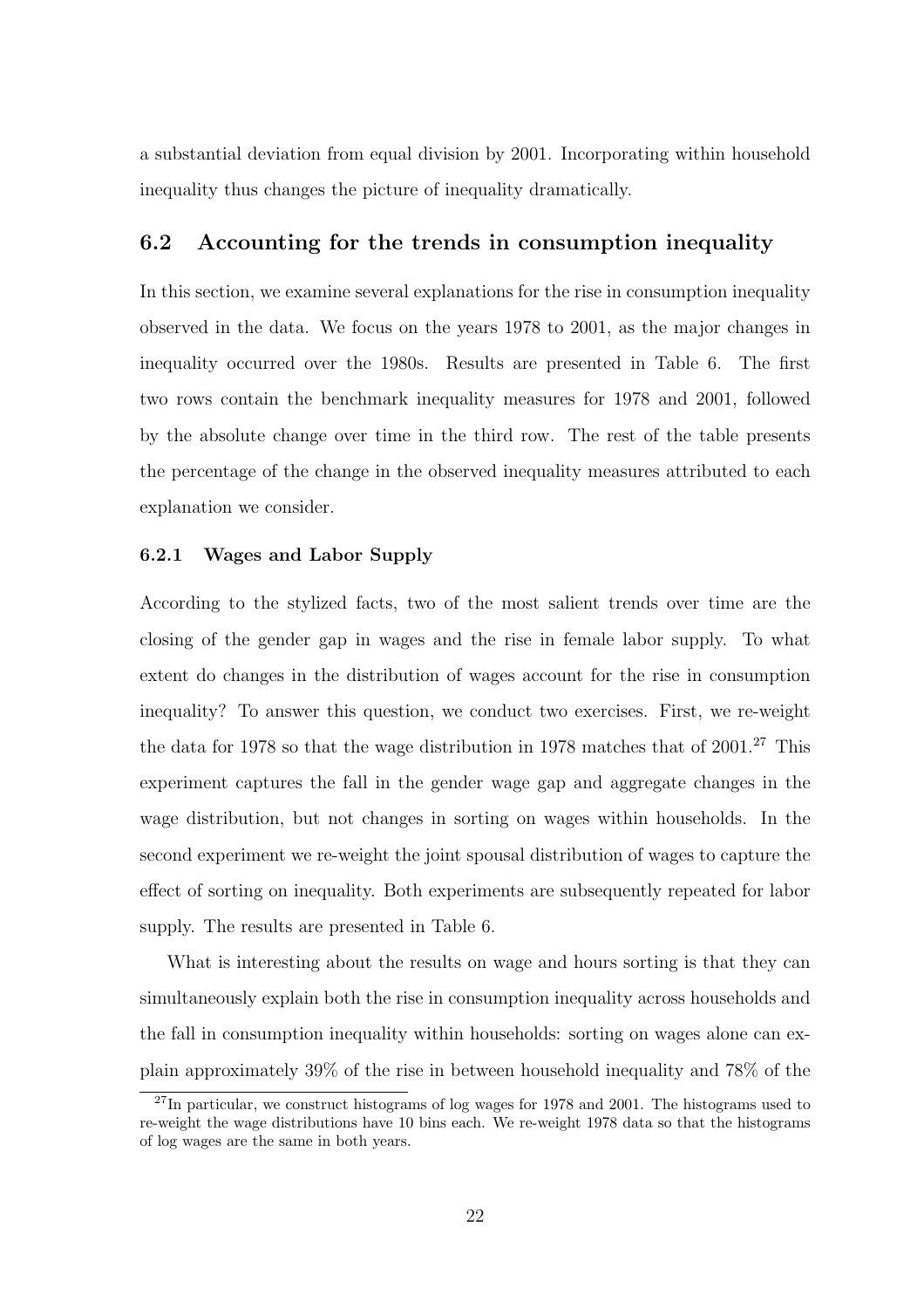fall in within household inequality. With respect to sorting on hours, 32% of the rise in between household inequality and 98% of the fall in within household inequality can be explained by increased sorting within marriage. Regardless of the measure of consumption inequality considered, the exercises conducted above illuminate the dramatic role of sorting in determining the distribution of consumption across individuals.<sup>28</sup>

#### 6.2.2 Demographics and Household Composition

Next, we consider the hypothesis that the rise in consumption inequality is capturing cohort effects due to the changes in the age structure of the population. To this end, we re-weight the 1978 data so that the age structure is the same as that in 2001, holding all else constant. The results of this exercise, presented in the fifth row of the bottom panel of Table 6, suggest that changes in the age distribution between 1978 and 2001 had virtually no effect on consumption inequality.

The second explanation we consider is the large change in household composition that occurred alongside the rise in inequality. In particular, with delays in marriage and a rise in divorce rates, the fraction of households with one adult increased relative to the fraction of two adult households.<sup>29</sup> To assess the importance of changing household composition, we re-weight the 1978 data so that the fraction of married couples, the fraction of single women, and the fraction of single men in the population match the proportions in 2001. The results of this exercise suggest that changes in household composition can explain up to 17% of the change in household inequality according to the sharing rule estimates and 16% of the change in consumption inequality when measured using adult equivalence scales. Together, a combination of

<sup>&</sup>lt;sup>28</sup>The compression of marginal tax rates also appear to have played a role in generating the sharp rise in between household inequality during the 1980s. The top and bottom marginal tax rates are plotted in Figure 9, where the top marginal rate falls from 83 per cent in 1978 to 60 per cent in 1979, and then falls again to 40 per cent in 1988. The increase in between household consumption inequality is closely linked to the increase in after tax income inequality that occurred over the 1980s. It appears that changes in marginal tax rates had the effect of increasing between household inequality substantially while having only a modest effect on within household inequality.

 $^{29}$ Although single person households have no within household inequality by definition, it is still the case that there may exist substantial inequality between single adult households.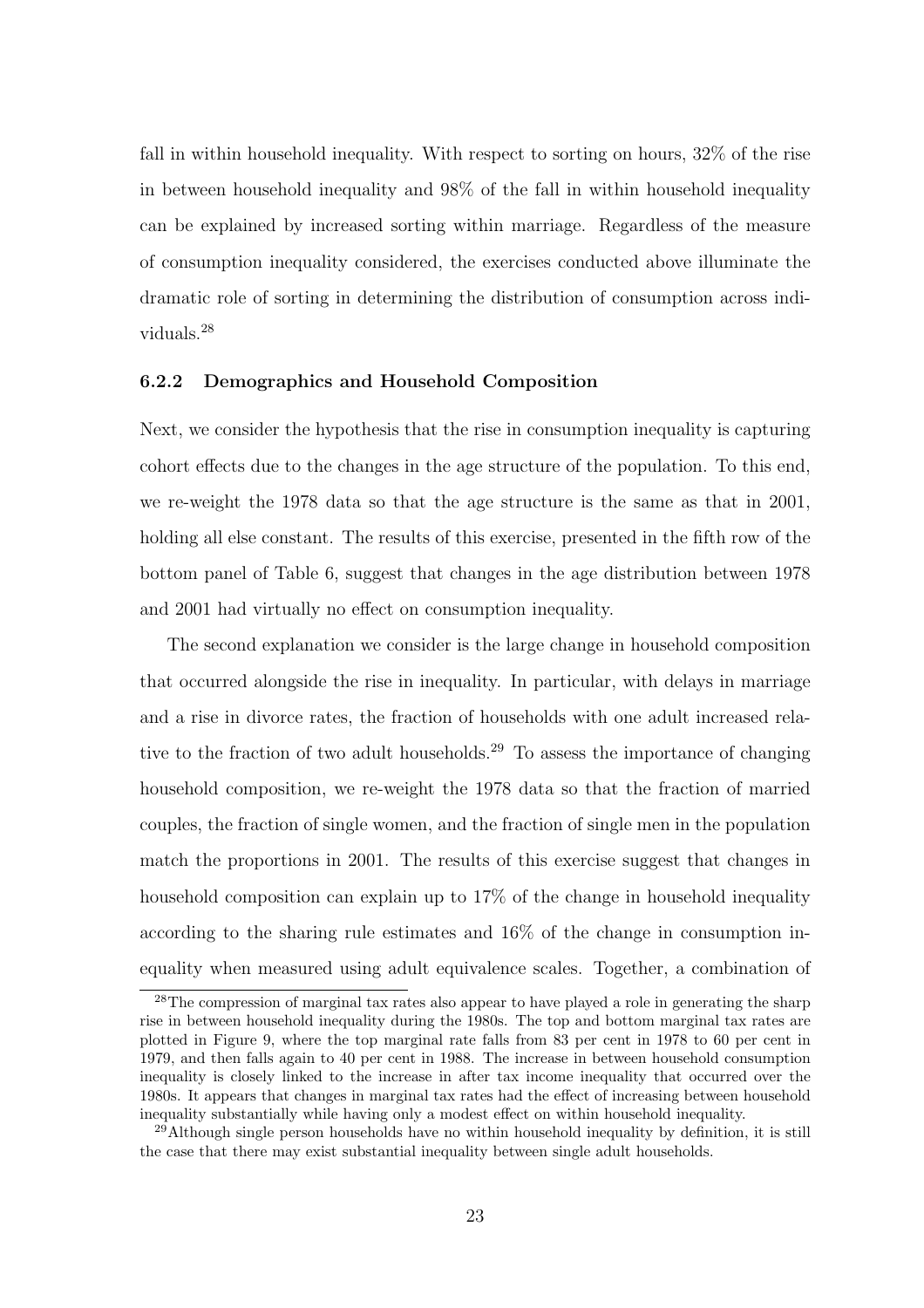a changing age distribution and the change in household composition over time can explain 16% of the change in the MLD over time, most of this effect coming through household composition. In summary, our experiments indicate that the main driving force behind the trends in consumption inequality are changes in marital sorting, not changes in demographics. This finding reaffirms the fact that our understanding of consumption inequality is incomplete when intra-household behavior is ignored.

## 7 Conclusion

The literature on consumption inequality has focussed on the question of how changes in income inequality translate into changes in consumption inequality at the level of the individual. In this paper, we show that current measures of consumption inequality only reflect inequality at the household level, as it is assumed there is no inequality within households. We provide evidence that this assumption produces a very inaccurate picture of both the level and trend in consumption inequality for two reasons. First, the large dispersion in incomes in the household are highly inconsistent with equal division of consumption. When equal division is relaxed, there is substantial inequality within the household. This suggests previous work underestimates the level of individual consumption inequality by 30%. Second, the earnings gap within households has closed over the past 30 years, resulting in less inequality in the household over time. As a result, we estimate that the rise in inequality documented in the literature is overstated by 65%. Our results show that the conventional approach for measuring inequality is only appropriate for measuring inequality for single individuals and for couples with exactly the same earnings.

Our work highlights the fact that looking inside the household is as important as looking between households for the study of consumption inequality across individuals. Ignoring what happens in the household not only changes our estimates of the level and trend in inequality; it also changes our understanding of the forces behind the trends. We find that increased marital sorting on earnings can explain both the fall in within household inequality and the rise in between household inequality over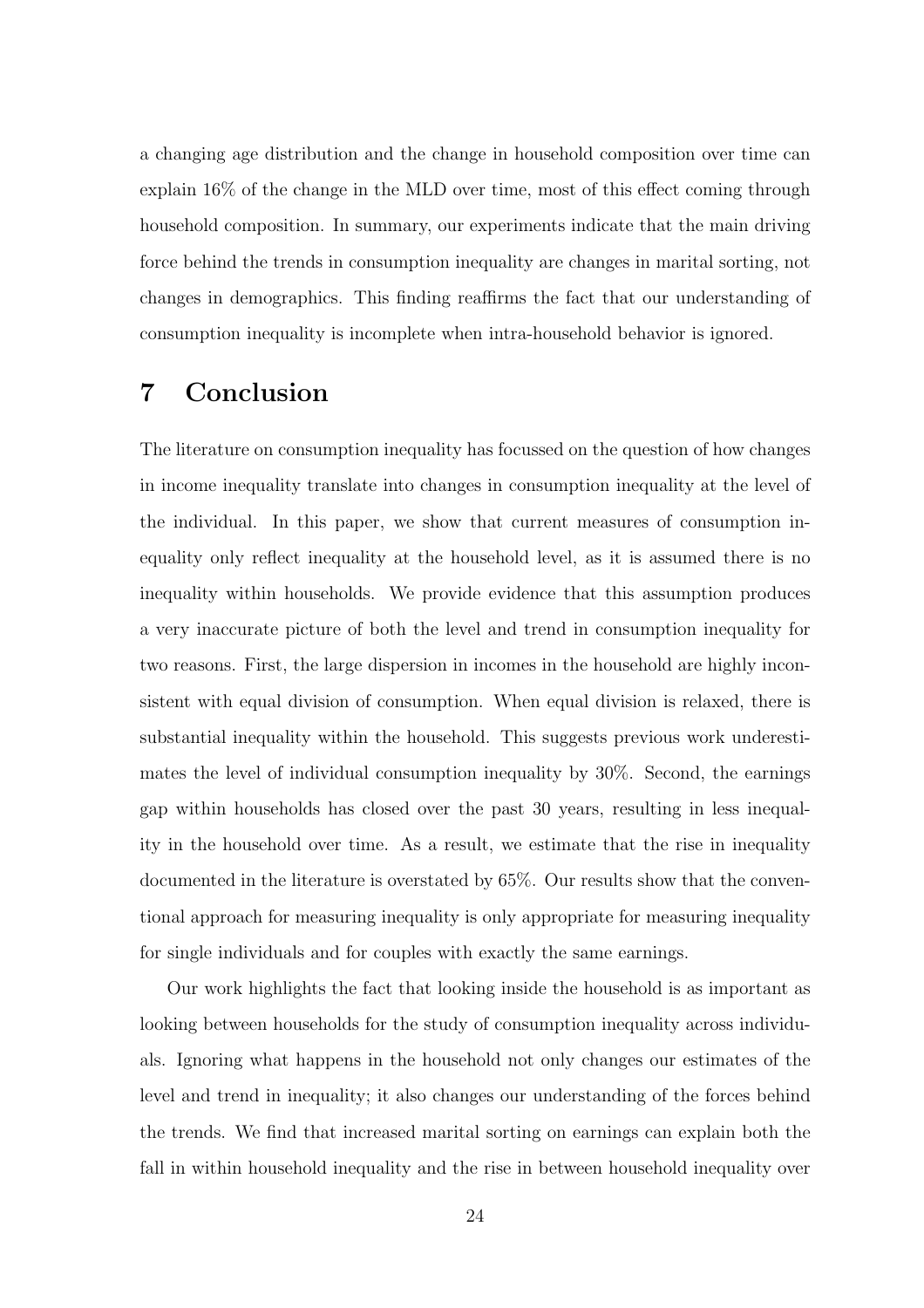time. These results are complementary to those of Fernández and Rogerson (2001), among others, on sorting and income inequality and suggest an important avenue for further research.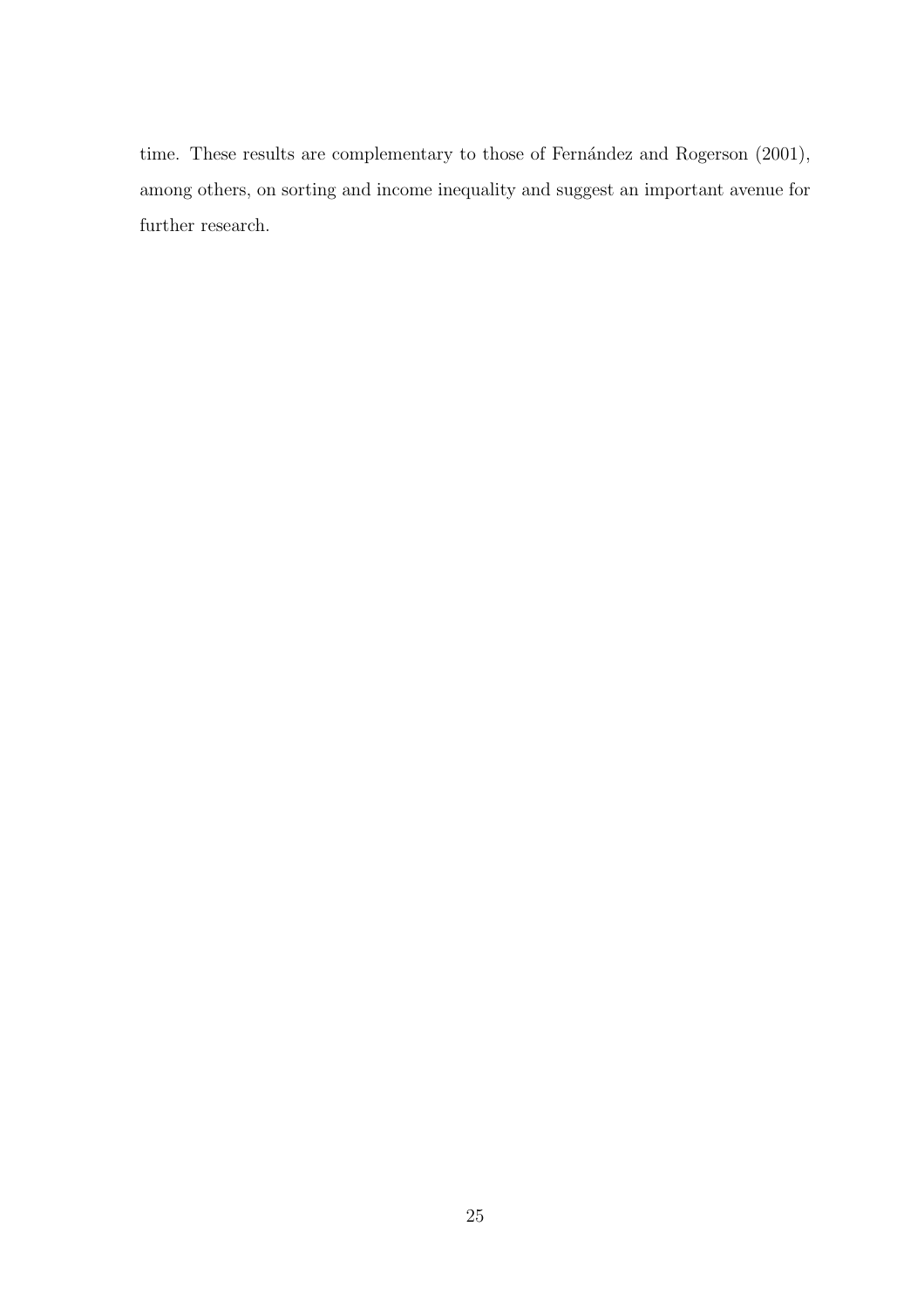## References

- ATTANASIO, O., E. BATTISTIN, AND H. ICHIMURA (2004): "What Really Happened to Consumption Inequality in the US?," Institute for Fiscal Studies Working Paper.
- BARRETT, G., T. CROSSLEY, AND C. WORSWICK (2000): "Consumption and Income Inequality in Australia," Economic Record, 76(233), 116–138.
- BATTISTIN, E. (2003): "Errors in Survey Reports of Consumption Expenditures," Institute for Fiscal Studies Working Paper.
- Blundell, R., P.-A. Chiappori, T. Magnac, and C. Meghir (2002): "Collective Labor Supply: Heterogeneity and Nonparticipation," Unpublished Manuscript.
- BLUNDELL, R., AND I. PRESTON (1998): "Consumption Inequality and Income Uncertainty," Quarterly Journal of Economics.
- Browning, M., F. Bourguignon, P.-A. Chiappori, and V. Lechene (1994): "Income and Outcomes: A Structural Model of Intrahousehold Allocation," Journal of Political Economy,  $102(6)$ ,  $1067-1096$ .
- Browning, M., and P.-A. Chiappori (1998): "Efficient Intra-household Allocations: A General Characterization and Empirical Tests," Econometrica, 66(6), 1241–1278.
- BROWNING, M., P.-A. CHIAPPORI, AND A. LEWBEL (2004): "Estimating Consumption Economies of Scale, Adult Equivalence Scales, and Household Bargaining Power," Unpublished Manuscript.
- Chamberlain, G. (1984): "Panel Data," Handbook of Econometrics, Vol. 2, Zvi Griliches and Michael Intriligater, eds. Amsterdam: North Holland.
- CHIAPPORI, P.-A. (1988): "Rational Household Labor Supply," Econometrica, 56(1), 63–89.
- (1992): "Collective Labor Supply and Welfare," *Journal of Political Econ* $omy, 100(3), 437-467.$
- Chiappori, P.-A., R. Blundell, and C. Meghir (2002): "Collective Labour Supply with Children," Unpublished Manuscript.
- Chiappori, P.-A., B. Fortin, and G. Lacroix (2002): "Marriage Market, Divorce Legislation, and Household Labor Supply," Journal of Political Economy, 110(1), 37–72.
- Cutler, D., and L. Katz (1992): "Rising Inequality? Changes in the Distribution of Income and Consumption in the 1980's," AEA Papers and Proceedings, 82(2).
- DEATON, A. (1997): The Analysis of Household Surveys: A Microeconometric Approach to Development Policy. World Bank, Baltimore.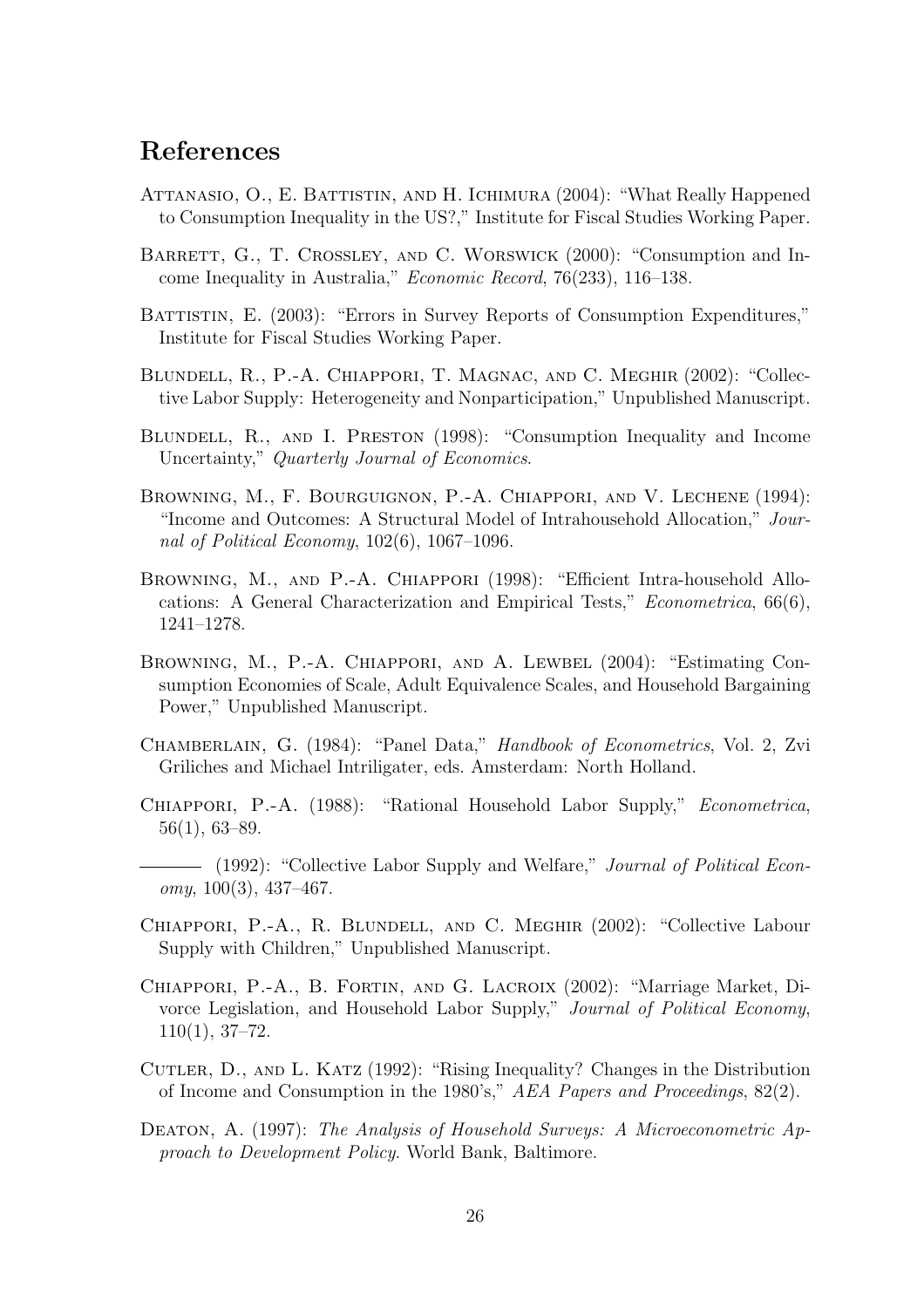- DEATON, A., AND J. MUELLBAUER (1980): *Economics and Consumer Behavior*. Cambridge University Press.
- Department of Employment (1968–2001): Family Expenditure SurveyUK Data Archive, Essex, computer file.
- Donni, O. (2001): "Collective Female Labor Supply: Theory and Application," Unpublished Manuscript.

(2003): "Collective Household Labor Supply: Nonparticipation and Income Taxation," Journal of Public Economics, 87, 1179–1198.

- FERNANDEZ, R., AND R. ROGERSON  $(2001)$ : "Sorting and Long-Run Inequality," Quarterly Journal of Economics, 116(4), 1305–41.
- HONG, J., AND J.V. RÍOS-RULL (2004): "Life Insurance and Household Consumption," CAERP Working Paper No. 23.
- Johnson, D., and S. Shipp (1997): "Trends in Inequality using Consumption-Expenditures: The U.S. from 1960 to 1993," Review of Income and Wealth, 43(2), 133–152.
- Krueger, D., and F. Perri (2003): "Does Income Inequality Lead to Consumption Inequality? Evidence and Theory," Unpublished Manuscript.
- Lundberg, S., R. Pollak, and T. Wales (1997): "Do Husbands and Wives Pool Their Resources?," The Journal of Human Resources, 32(3), 463–480.
- Manser, M., and M. Brown (1980): "Marriage and Household Decision Making: A bargaining Analysis," International Economic review, 21(1), 31–44.
- McElroy, M., and M. Horney (1981): "Nash-Bargained Household Decisions: Toward A Generalization of the Theory fo Demand," International Economic Review, 22(2).
- National Statistics (1968–2001): Inland Revenue Statistics. Board of Inland Revenue.
- (2003): Focus on Consumer Price Indices. National Statistics.
- Office for National Statistics (1968–2001): The Official Yearbook of the United Kingdom.
- PENDAKUR, K. (1998): "Changes in Canadian Family Income and Family Consumption Inequality Between 1978 and 1992," Review of Income and Wealth, 44(2), 259–283.
- SEITZ, S. (2004): "Accounting for Racial Differences in Marriage and Employment," Unpublished Manuscript.
- SHORROCKS, A. (1984): "Inequality Decomposition by Population Subgroups," Econometrica, 52(6), 1369–1386.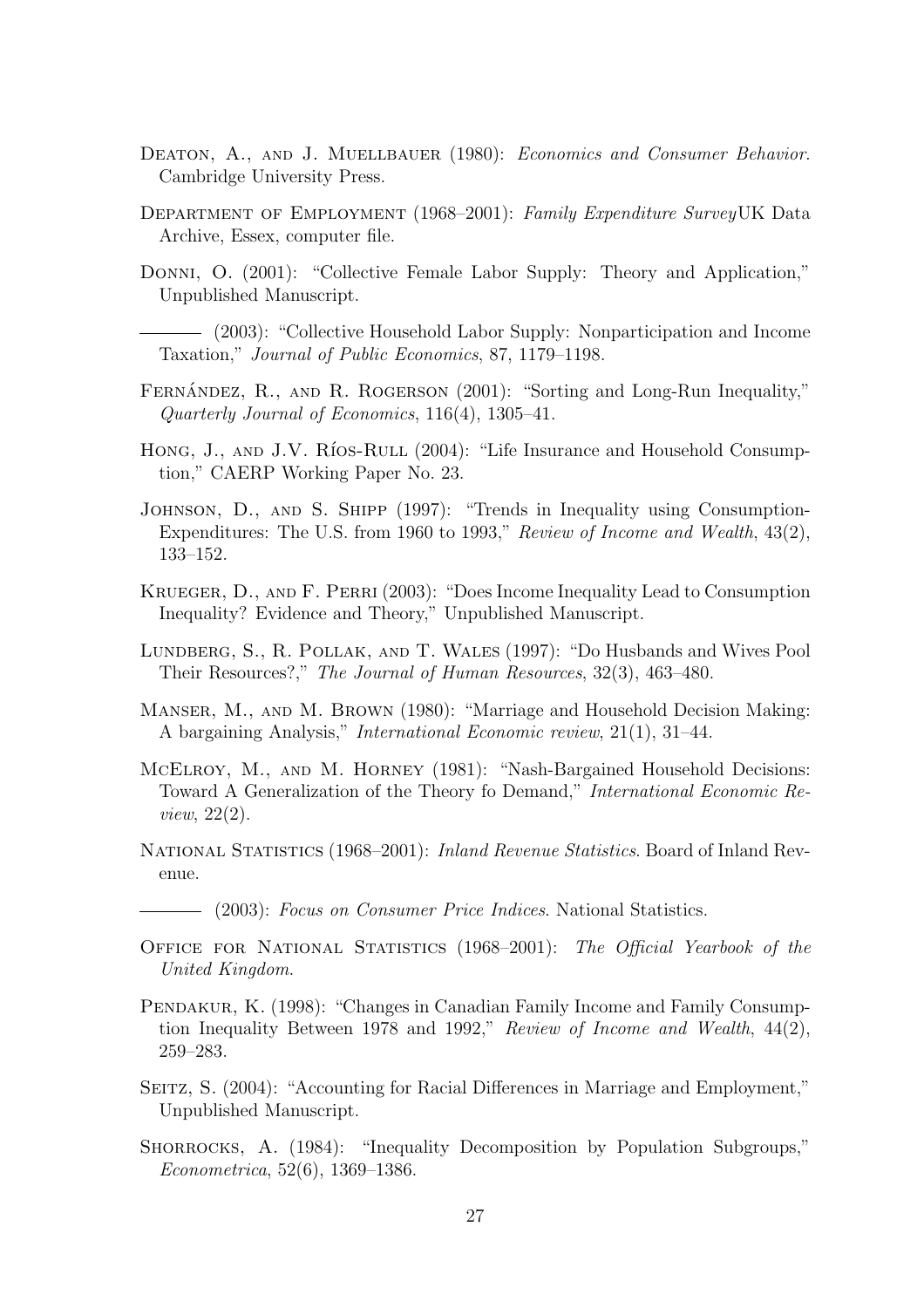Slesnick, D. (2001): Consumption and Social Welfare. Living Standards and Their Distribution in the United States, Cambridge: Cambridge University Press.

TRAIN, K. (2003): Discrete Choice Methods with Simulation. Cambridge.

(2003): "A Collective Model for Female Labour Supply with Nonparticipation and Taxation," Unpublished Manuscript.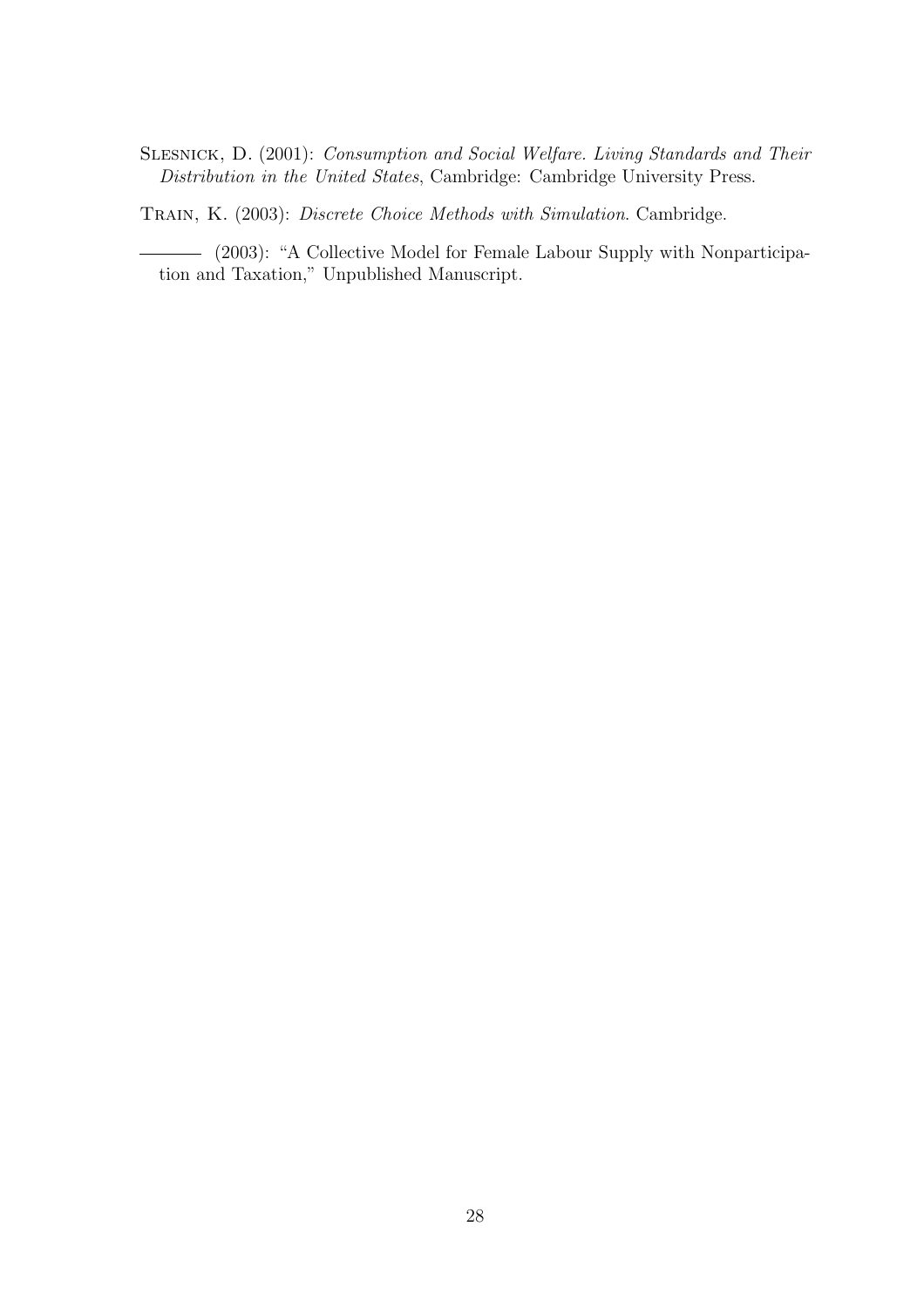## A Minimum Distance Estimator of Structural Parameters

The structural parameters

$$
\theta = \left(\phi_0, \phi_1, \phi_2, \alpha_{cl}^f, \alpha_{cc}^f, \alpha_{cd}^m, \alpha_{cc}^m, \alpha_{lX}^f, \alpha_{lX}^m, \beta_{lXm}^f, \beta_{lXm}^m\right)^\top
$$

can be consistently estimated by using a minimum distance estimator (MDE) (see Chamberlain (1984)). We define the MDE as

$$
\hat{\theta} = \arg\min_{\theta} \left( \hat{\Pi} - f(\theta) \right)^{\top} V^{-1} \left( \hat{\Pi} - f(\theta) \right),
$$

where the function  $f$  imposes the structural restrictions on the reduced form, and  $V$ is the covariance matrix of the reduced form parameter estimates. For the case in which the sharing rule is a linear function of three distribution factors the structure of the model implies the following restrictions on the reduced form parameters:

$$
\left(\hat{\Pi} = f(\theta)\right) \Longrightarrow \begin{pmatrix}\n\hat{\Pi}_{lym}^f & = & \alpha_{cl}^f \\
\hat{\Pi}_{lym}^f & = & \alpha_{cl}^f(\phi_0 - 1) \\
\hat{\Pi}_{z_1lym}^f & = & \alpha_{cl}^f\phi_1 \\
\hat{\Pi}_{z_2lym}^f & = & \alpha_{cl}^f\phi_2 \\
\hat{\Pi}_{wlym}^f & = & \alpha_{cl}^f\phi_2 \\
\hat{\Pi}_{wlym}^f & = & \alpha_{cc}^f(\phi_0 - 1) \\
\hat{\Pi}_{z_1wlym}^f & = & \alpha_{cc}^f\phi_1 \\
\hat{\Pi}_{z_2wlym}^f & = & \alpha_{cc}^f\phi_1 \\
\hat{\Pi}_{z_2wlym}^f & = & \alpha_{cl}^d\phi_0 \\
\hat{\Pi}_{ym}^m & = & -\alpha_{cl}^m\phi_0 \\
\hat{\Pi}_{z_2lym}^m & = & -\alpha_{cl}^m\phi_1 \\
\hat{\Pi}_{z_2lym}^m & = & -\alpha_{cl}^m\phi_2 \\
\hat{\Pi}_{wlym}^m & = & -\alpha_{cc}^m\phi_2 \\
\hat{\Pi}_{wlym}^m & = & -\alpha_{cc}^m\phi_1 \\
\hat{\Pi}_{wlym}^m & = & -\alpha_{cc}^m\phi_1 \\
\hat{\Pi}_{z_2wlym}^m & = & -\alpha_{cc}^m\phi_1 \\
\hat{\Pi}_{z_2wlym}^m & = & -\alpha_{cc}^m\phi_2 \\
\hat{\Pi}_{z_2wlym}^f & = & -\alpha_{cz}^m\phi_2 \\
\hat{\Pi}_{lX}^f & = & \alpha_{lX}^f \\
\hat{\Pi}_{lXm}^f & = & \beta_{lX}^f \\
\hat{\Pi}_{lXm}^f & = & \beta_{lX}^f \\
\end{pmatrix}
$$

,

 $\hat{\theta}$  is distributed asymptotically normal as:

$$
\sqrt{n}\left(\hat{\theta}-\theta\right)\rightarrow_d N\left(0,\left(G^{\top}V^{-1}G\right)^{-1}\right),\,
$$

where  $G(\theta) = \frac{\partial f(\theta)}{\partial \theta^{\top}}$ .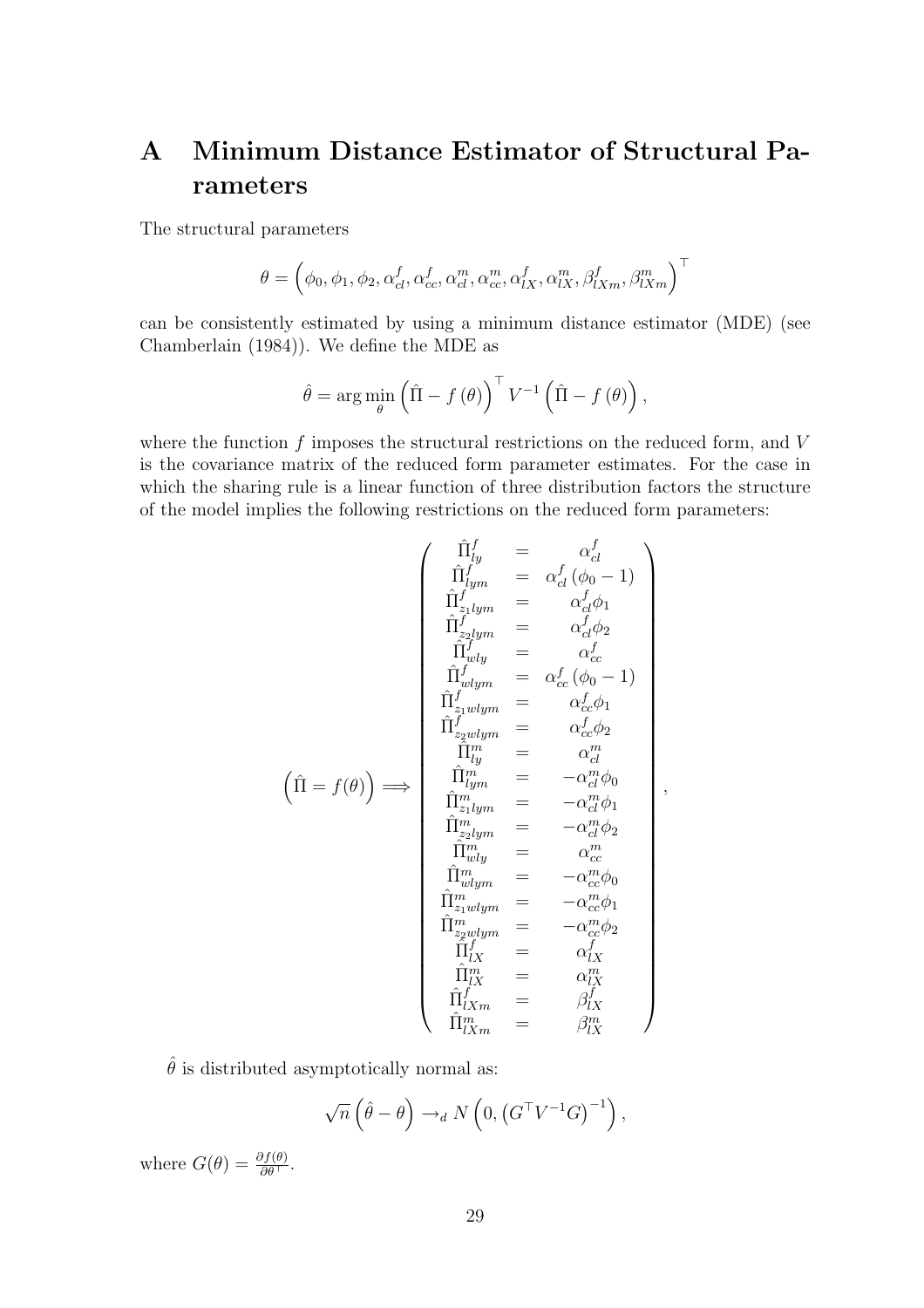|                           | Male   |                                                     |         |        | Female |        |        |         |  |
|---------------------------|--------|-----------------------------------------------------|---------|--------|--------|--------|--------|---------|--|
|                           | Single |                                                     | Married |        |        | Single |        | Married |  |
| 1968 to 2001              |        | Mean Std Dev Mean Std Dev Mean Std Dev Mean Std Dev |         |        |        |        |        |         |  |
| Age $(22 \text{ to } 65)$ | 43.92  | 13.39                                               | 48.60   | 13.51  | 50.41  | 13.31  | 46.51  | 13.60   |  |
| No hours dummy            | 0.28   | 0.45                                                | 0.19    | 0.40   | 0.43   | 0.49   | 0.35   | 0.48    |  |
| Part time dummy           | 0.05   | 0.22                                                | 0.04    | 0.20   | 0.16   | 0.37   | 0.25   | 0.43    |  |
| Full time dummy           | 0.68   | 0.47                                                | 0.77    | 0.42   | 0.41   | 0.49   | 0.40   | 0.49    |  |
| Hourly wage               | 4.94   | 2.43                                                | 4.74    | 2.27   | 3.86   | 1.96   | 3.33   | 1.66    |  |
| Total Expend.             | 118.37 | 99.10                                               | 192.51  | 129.48 | 99.53  | 75.63  | 192.51 | 129.48  |  |
| Housing Expend.           | 39.57  | 41.62                                               | 59.61   | 62.93  | 39.07  | 37.91  | 59.61  | 62.93   |  |
| Observations              | 10,958 |                                                     | 31,871  |        | 12,967 |        | 31,871 |         |  |
| Observed wages            | 7,663  |                                                     | 25,208  |        | 7,271  |        | 20,291 |         |  |

Table 1: Descriptive Statistics from the FES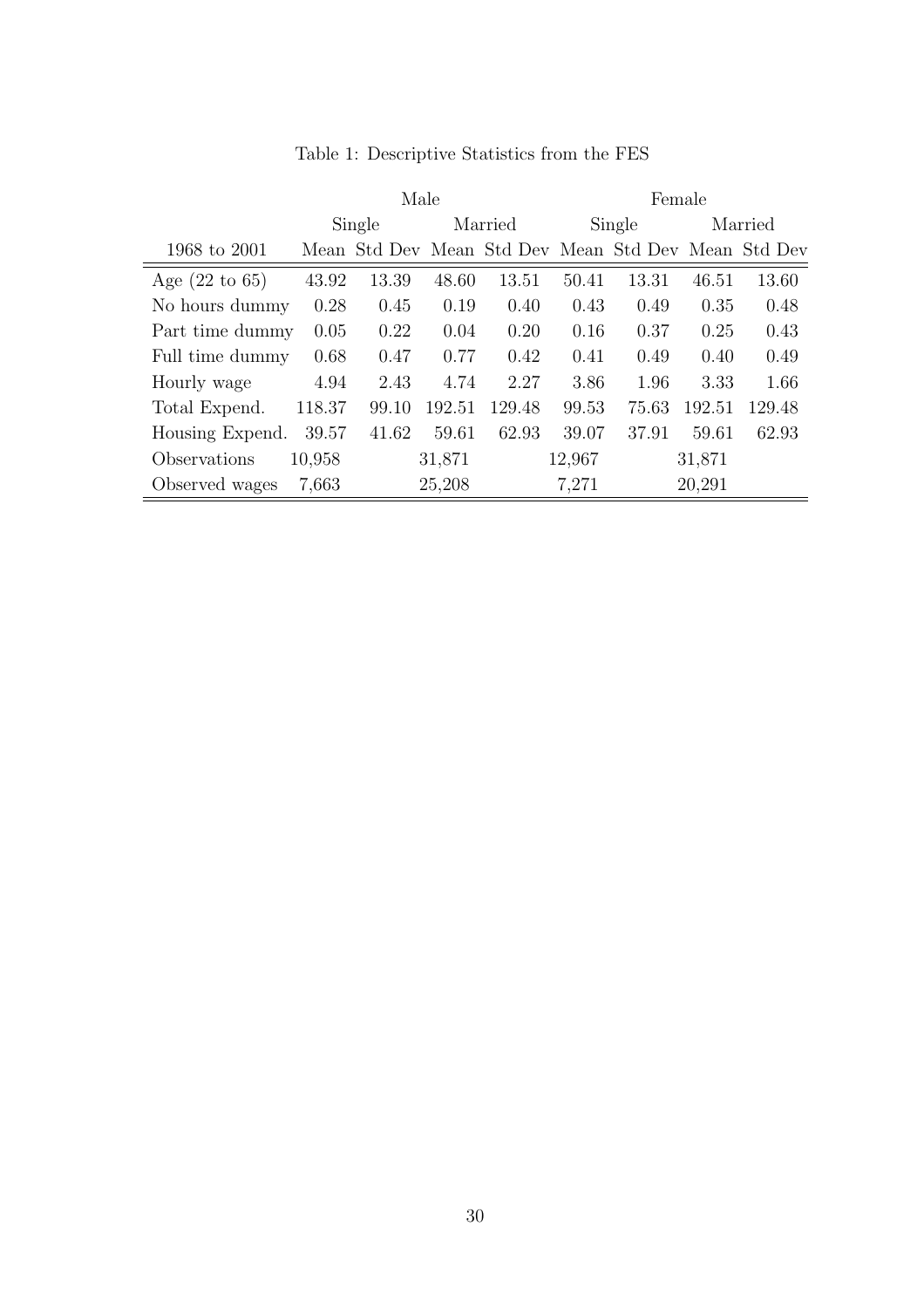|                                                        | One Distribution Factor |     | Two Distribution Factors |       |
|--------------------------------------------------------|-------------------------|-----|--------------------------|-------|
| $\phi_0^{fel} = \Pi_{lvm}^f / \Pi_{lq}^f + 1$          | $-0.534$                | *** | $-0.517$                 | ***   |
|                                                        | (0.056)                 |     | (0.055)                  |       |
| $\phi_0^{fcc} = \Pi_{wlum}^f / \Pi_{wly}^f + 1$        | $-1.707$                | *** | $-1.634$                 | ***   |
|                                                        | (0.536)                 |     | (0.520)                  |       |
| $\phi_0^{mcl} = -\Pi_{lym}^m / \Pi_{lq}^m$             | $-0.393$                | *** | $-0.388$                 | ***   |
|                                                        | (0.089)                 |     | (0.088)                  |       |
| $\phi_0^{mcc} = -\Pi_{wlym}^m / \Pi_{wly}^m$           | $-0.327$                | **  | $-0.329$                 | $***$ |
|                                                        | (0.160)                 |     | (0.158)                  |       |
| $\phi_1^{fel} = \Pi_{z_1 l u m}^{f} / \Pi_{l u}^{f}$   | 2.297                   | *** | 2.300                    | ***   |
|                                                        | (0.179)                 |     | (0.178)                  |       |
| $\phi_1^{fcc} = \Pi_{z_1 \, wlym}^f / \Pi_{wly}^f$     | 5.796                   | *** | 5.794                    | ***   |
|                                                        | (1.687)                 |     | (1.691)                  |       |
| $\phi_1^{mcl} = -\Pi_{z_1 l u m}^{m}/\Pi_{l u}^{m}$    | 1.714                   | *** | 1.765                    | ***   |
|                                                        | (0.175)                 |     | (0.175)                  |       |
| $\phi_1^{mcc} = -\Pi_{z_1 \, wlum}^m / \Pi_{wlu}^m$    | 1.635                   | *** | 1.726                    | ***   |
|                                                        | (0.342)                 |     | (0.341)                  |       |
| $\phi_2^{fel} = \Pi_{z_2 l u m}^f / \Pi_{l u}^f$       |                         |     | $-0.009$                 | ***   |
|                                                        |                         |     | (0.003)                  |       |
| $\phi_2^{fcc} = \Pi_{z \text{2}}^f \sqrt{\Pi_{wlu}^f}$ |                         |     | $-0.038$                 | $***$ |
|                                                        |                         |     | (0.019)                  |       |
| $\phi_2^{mcl} = -\Pi_{z_2lvm}^m / \Pi_{lu}^m$          |                         |     | $-0.011$                 | ***   |
|                                                        |                         |     | 0.004                    |       |
| $\phi_2^{mcc} = -\Pi_{z_2 w lym}^m / \Pi_{wly}^m$      |                         |     | $-0.015$                 | $***$ |
|                                                        |                         |     | (0.009)                  |       |

Table 2: Unrestricted Estimates of the Sharing Rule.

| <b>Tests</b>              | df |       | p-value | df |       | p-value |
|---------------------------|----|-------|---------|----|-------|---------|
| $\phi^f = \phi^m$         |    | 19.49 | 0.003   |    | 21.73 | 0.010   |
| $\phi^{fcl} = \phi^{fcc}$ |    | 5.80  | 0.055   |    | 6.27  | 0.099   |
| $\phi^{mcl} = \phi^{mcc}$ |    | 1.05  | 0.592   |    | 1.92  | 0.590   |
| $\phi^{fcl} = \phi^{mcl}$ |    | 8.65  | 0.013   |    | 8.26  | 0.041   |
| $\phi^{fcc} = \phi^{mcc}$ |    | 6.09  | 0.048   |    | 5.81  | 0.121   |

Note: The sharing rule has the form:  $\phi = \phi_0 + \phi_1$  $\int w^f$  $w^f + w^m$ ´  $+ \phi_2(age^m - age^f)$ . Each sharing rule parameter  $(\phi_0, \phi_1, \text{ and } \phi_2)$  can be recovered from the restrictions on the reduced form estimates in equation 9. Standard errors in parentheses. \*, \*\*, and \*\*\* indicate the coefficient is statistically different from zero at the 10%, 5% and 1% significance levels, respectively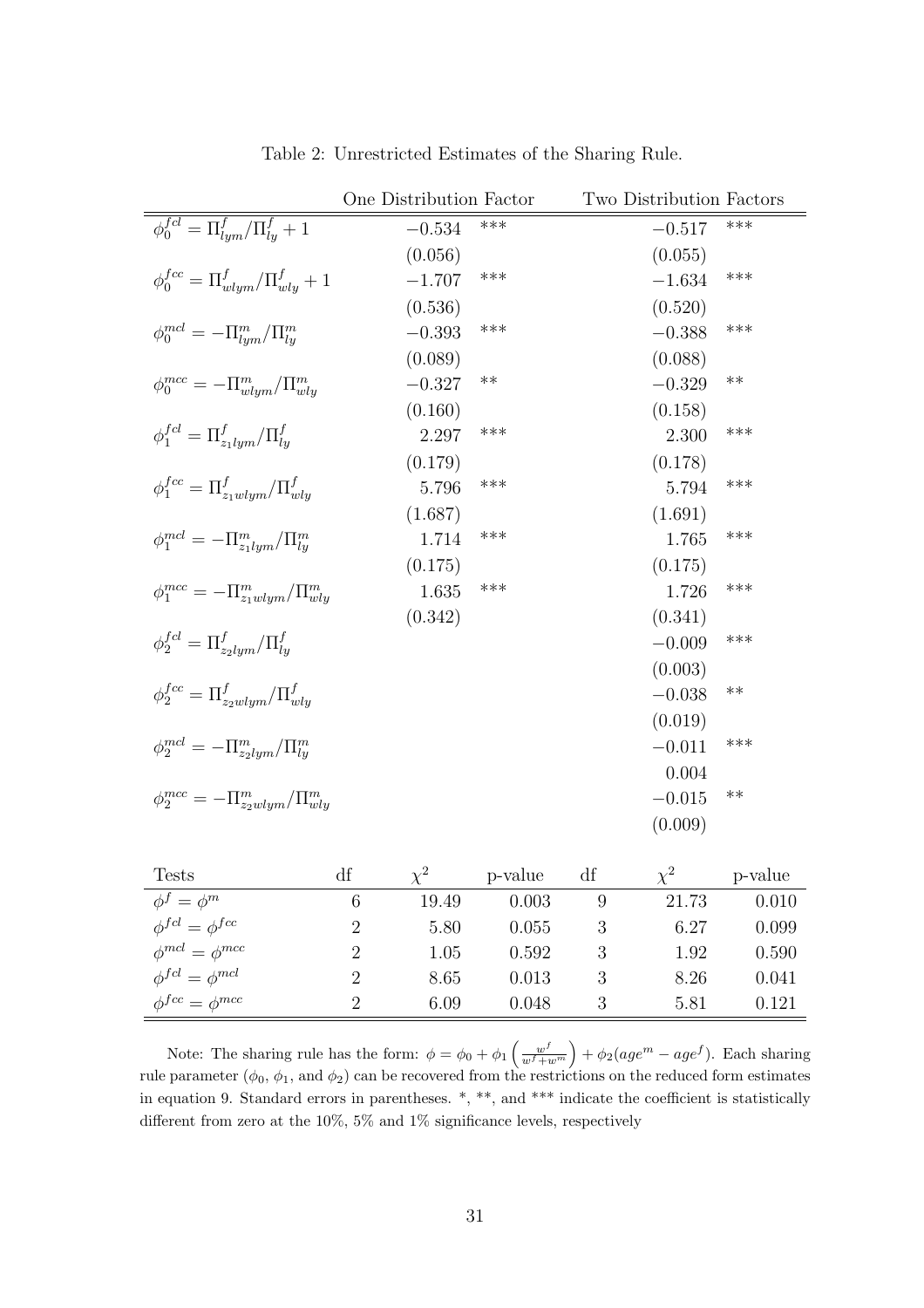|                              | (1)      | (2)      |
|------------------------------|----------|----------|
| Φn                           | $-0.317$ | $-0.310$ |
|                              | (0.021)  | (0.021)  |
| $\phi_1$                     | 1.584    | 1.592    |
|                              | (0.058)  | (0.057)  |
| $\phi_2$                     |          | $-0.004$ |
|                              |          | (0.001)  |
| $\phi_0 + \frac{1}{2}\phi_1$ | 0.475    | 0.485    |
|                              | (0.012)  | (0.013)  |

Table 3: Minimum Distance Sharing Rule Estimates

Note: Standard errors in parentheses.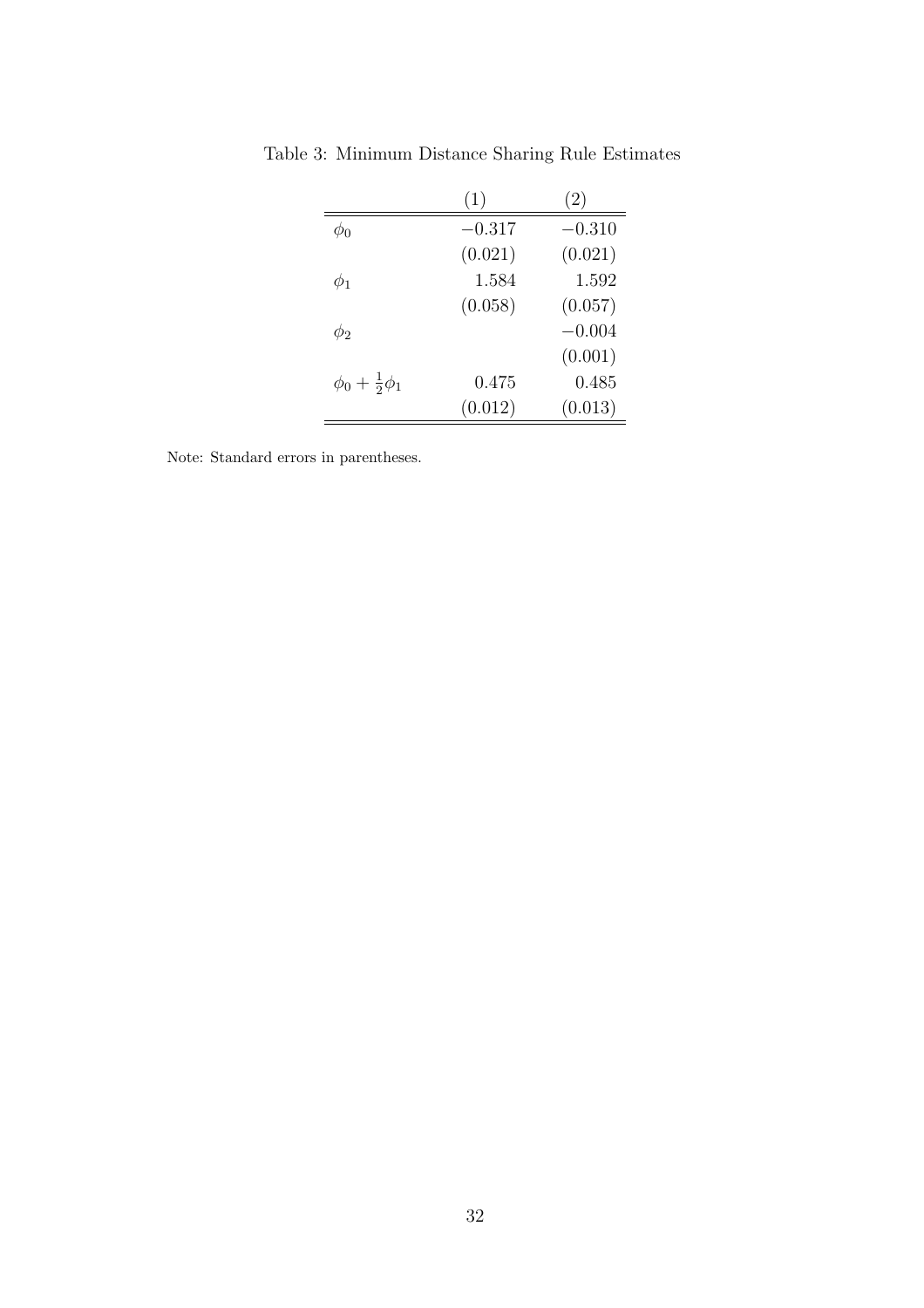|                              | No Public Goods     | Public Goods (i)         |
|------------------------------|---------------------|--------------------------|
|                              |                     | (housing)                |
| $\phi_0$                     | 0.008               | $-0.186$                 |
|                              | (0.038)             | (0.028)                  |
| $\phi_1$                     | 0.773               | 1.220                    |
|                              | (0.091)             | (0.073)                  |
| $\phi_0 + \frac{1}{2}\phi_1$ | 0.395               | 0.424                    |
|                              | (0.018)             | (0.015)                  |
| % of Total Consumption       | $0\%$               | 17%                      |
|                              | Public Goods (ii)   | Public Goods (iii)       |
|                              | $(i + heat)$        | $(ii + \text{durables})$ |
| $\phi_0$                     | $-0.239$            | $-0.317$                 |
|                              | (0.027)             | (0.015)                  |
| $\phi_1$                     | 1.352               | 1.584                    |
|                              | (0.071)             | (0.013)                  |
| $\phi_0 + \frac{1}{2}\phi_1$ | 0.437               | 0.475                    |
|                              | (0.015)             | (0.010)                  |
| % of Total Consumption       | 24\%                | 33\%                     |
|                              | Public Goods (iv)   | Public Goods (v)         |
|                              | $(iii + transport)$ | $(iv + services)$        |
| $\phi_0$                     | $-0.310$            | $-0.256$                 |
|                              | (0.013)             | (0.008)                  |
| $\phi_1$                     | 1.665               | 1.562                    |
|                              | (0.038)             | (0.025)                  |
| $\phi_0 + \frac{1}{2}\phi_1$ | 0.523               | 0.525                    |
|                              | (0.010)             | (0.007)                  |
| % of Total Consumption       | 47%                 | 56%                      |

Table 4: Sharing Rule Estimates Under Alternative Measures of Public Goods

Note: Standard errors in parentheses.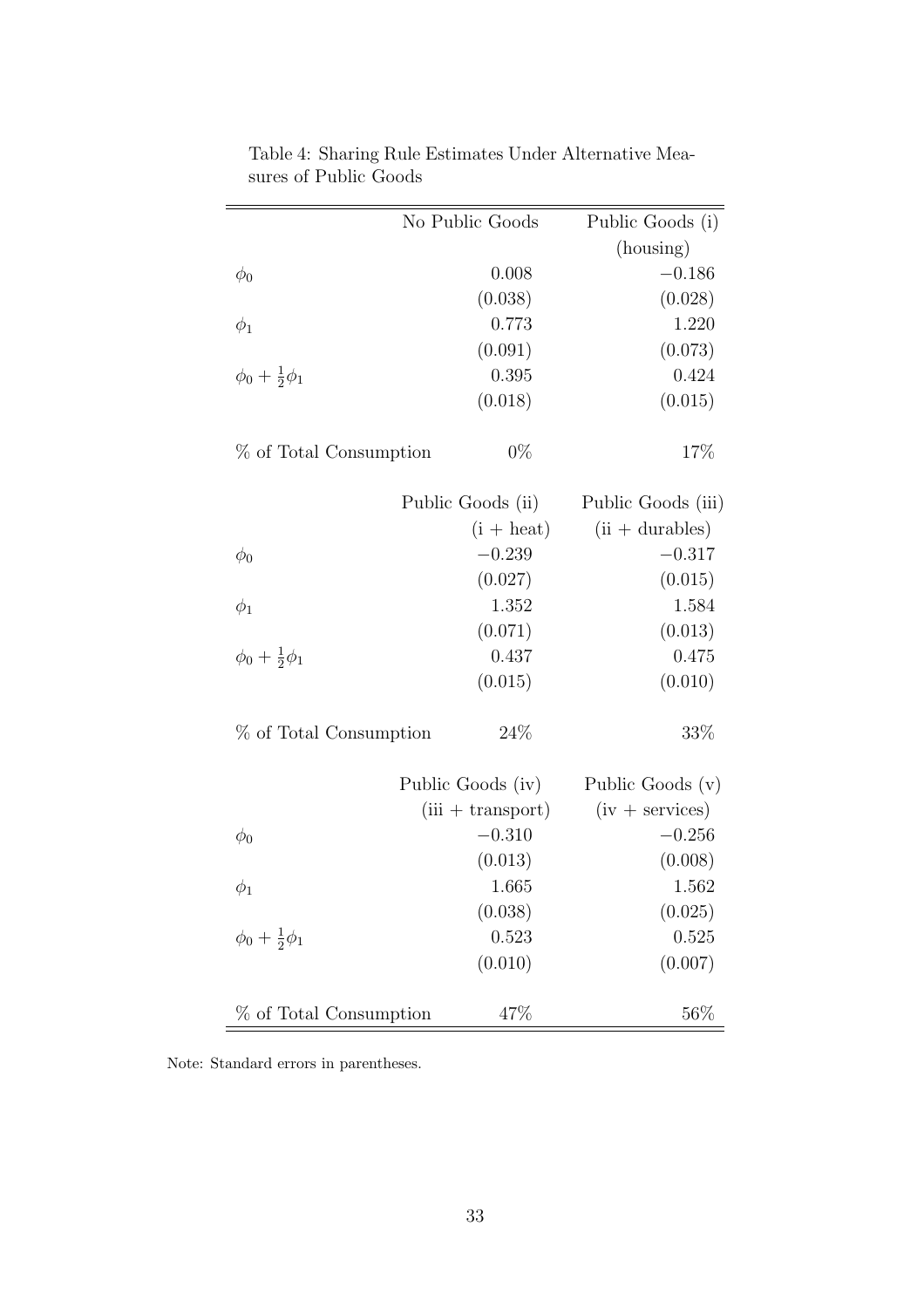| <b>Birth Cohort</b><br>(1)            | (2)                           | (3)     | Birth Cohort                       | (1)   | (2)                           | (3)     |
|---------------------------------------|-------------------------------|---------|------------------------------------|-------|-------------------------------|---------|
| 1900<br>$\phi_0$                      | $-0.099 - 0.173 - 0.260$      |         | 1940<br>$\phi_0$                   |       | $-0.138 - 0.152 - 0.001$      |         |
| N: 3, 134                             | $(0.11)$ $(0.09)$             | (0.11)  | N: 15,284                          |       | $(0.066)$ $(0.066)$ $(0.052)$ |         |
| 0.470<br>$\phi_1$                     | $0.778\,$                     | 1.008   | $\phi_1$                           | 1.474 | 1.487                         | 1.223   |
|                                       | $(0.32)$ $(0.25)$             | (0.27)  |                                    |       | $(0.154)$ $(0.156)$ $(0.117)$ |         |
| $\phi_2$                              | $-0.002$                      |         | $\phi_2$                           |       | 0.005                         |         |
|                                       | (0.007)                       |         |                                    |       | (0.004)                       |         |
| 0.136<br>$\phi_0 + \frac{1}{2}\phi_1$ | 0.216                         | 0.244   | $\phi_0 + \frac{1}{2}\phi_1$       | 0.599 | $0.591\,$                     | 0.611   |
|                                       | $(0.061)$ $(0.050)$ $(0.041)$ |         |                                    |       | $(0.033)$ $(0.033)$ $(0.023)$ |         |
| 1910<br>$\phi_0$                      | $-0.379\ -0.347\ -0.139$      |         | 1950<br>$\phi_0$                   |       | $-0.361 - 0.348 - 0.274$      |         |
| N: 12,211                             | $(0.053)$ $(0.050)$ $(0.054)$ |         | N: 11,692                          |       | $(0.093)$ $(0.087)$ $(0.078)$ |         |
| 1.799<br>$\phi_1$                     | 1.650                         | 1.135   | $\phi_1$                           | 1.738 | 1.746                         | 1.462   |
|                                       | $(0.154)$ $(0.143)$ $(0.122)$ |         |                                    |       | $(0.240)$ $(0.228)$ $(0.191)$ |         |
| $\phi_2$                              | 0.005                         |         | $\phi_2$                           |       | $-0.004$                      |         |
|                                       | (0.003)                       |         |                                    |       | (0.005)                       |         |
| 0.520<br>$\phi_0 + \frac{1}{2}\phi_1$ | 0.478                         | 0.428   | $\phi_0 + \frac{1}{2}\phi_1$       | 0.507 | $0.525\,$                     | 0.457   |
|                                       | $(0.034)$ $(0.033)$ $(0.021)$ |         |                                    |       | $(0.048)$ $(0.049)$ $(0.033)$ |         |
| 1920<br>$\phi_0$                      | $-0.591 - 0.568 - 0.471$      |         | 1960<br>$\phi_0$                   | 0.188 | 0.167                         | 0.290   |
| N: 18,660                             | $(0.058)$ $(0.052)$ $(0.030)$ |         | N: 7,974                           |       | $(0.153)$ $(0.158)$ $(0.169)$ |         |
| 2.325<br>$\phi_1$                     | 2.303                         | 2.067   | $\phi_1$                           | 0.574 | 0.590                         | 0.290   |
|                                       | $(0.171)$ $(0.154)$ $(0.056)$ |         |                                    |       | $(0.332)$ $(0.336)$ $(0.370)$ |         |
| $\phi_2$                              | $-0.006$                      |         | $\phi_2$                           |       | 0.007                         |         |
|                                       | (0.003)                       |         |                                    |       | (0.008)                       |         |
| 0.572<br>$\phi_0 + \frac{1}{2}\phi_1$ | 0.583                         | 0.563   | $\phi_0 + \frac{1}{2}\phi_1$ 0.475 |       | $0.462\,$                     | 0.435   |
|                                       | $(0.036)$ $(0.034)$ $(0.010)$ |         |                                    |       | $(0.056)$ $(0.056)$ $(0.050)$ |         |
| 1930<br>$\phi_0$                      | $-0.195 - 0.204 - 0.154$      |         | 1970<br>$\phi_0$                   |       | $-0.147 - 0.193$              | 0.017   |
| N: 16,219                             | $(0.056)$ $(0.041)$ $(0.033)$ |         | N: 2,585                           |       | $(0.184)$ $(0.264)$ $(0.179)$ |         |
| 1.248<br>$\phi_1$                     | 1.330                         | 1.071   | $\phi_1$                           | 0.997 | 1.210                         | 0.703   |
|                                       | $(0.137)$ $(0.122)$ $(0.085)$ |         |                                    |       | $(0.465)$ $(0.613)$ $(0.455)$ |         |
| $\phi_2$                              | $-0.000$                      |         | $\phi_2$                           |       | 0.295                         |         |
|                                       | (0.003)                       |         |                                    |       | (0.059)                       |         |
| 0.429<br>$\phi_0 + \frac{1}{2}\phi_1$ | 0.461                         | 0.382   | $\phi_0 + \frac{1}{2}\phi_1$       | 0.352 | 0.412                         | 0.369   |
|                                       | $(0.052)$ $(0.031)$           | (0.016) |                                    |       | $(0.089)$ $(0.130)$           | (0.098) |

Table 5: Minimum Distance Sharing Rule Estimates by Birth Cohort.

Note: Standard errors in parentheses. N indicates the sample size for each birth cohort. Column 3 contains estimates allowing for unobserved preference heterogeneity for leisure based on 100 random draws. The covariance matrix of the reduced form estimates is based on the numerical Hessian for column 1 and 2 and on the outer product of the gradient for column 3.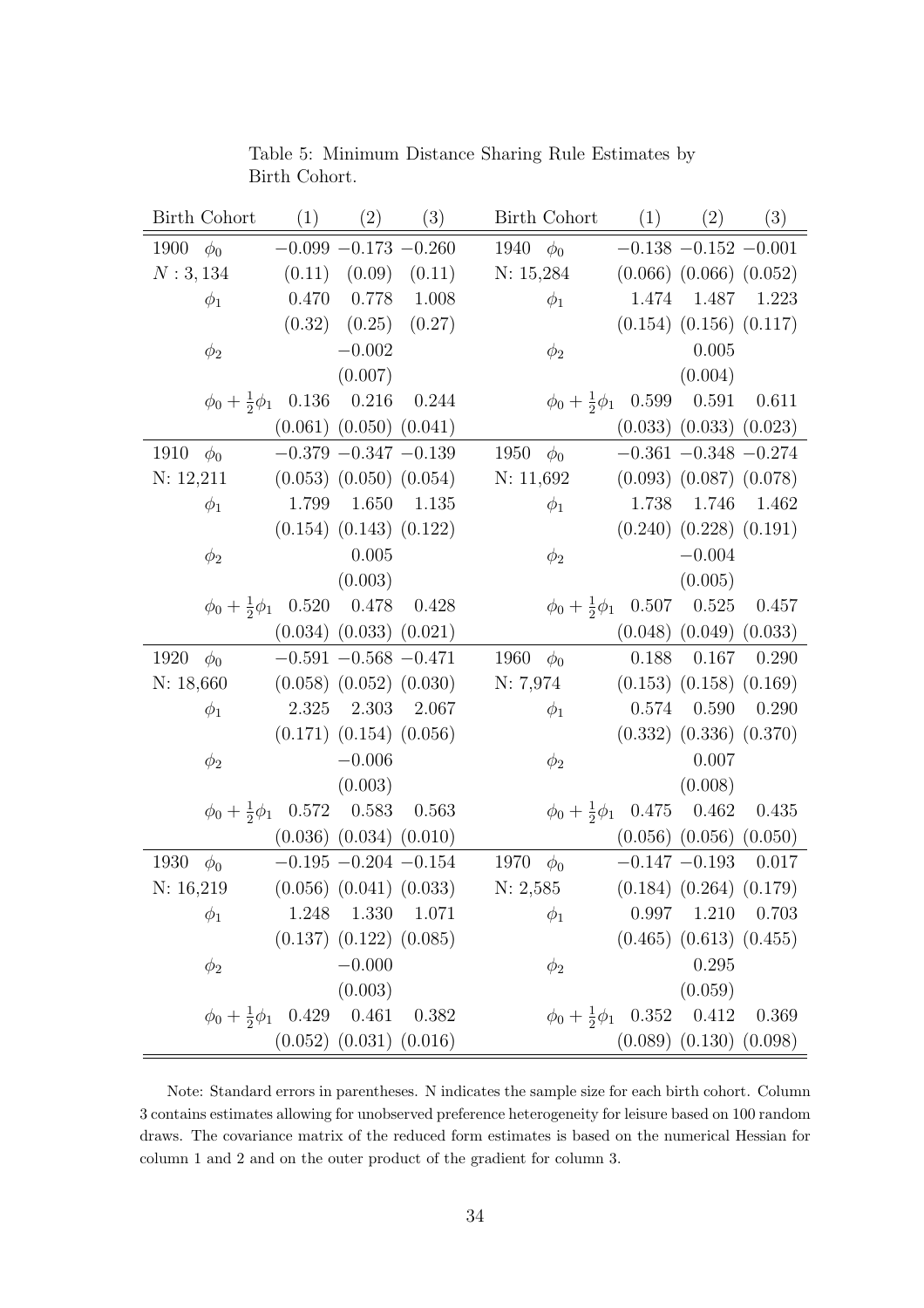|                                       | Gini Index |                | Mean Logarithmic Deviation |                |          |  |
|---------------------------------------|------------|----------------|----------------------------|----------------|----------|--|
| Absolute Change                       | Total      | <b>Between</b> | Total                      | <b>Between</b> | Within   |  |
| 1978                                  | 0.332      | 0.285          | 0.197                      | 0.137          | 0.060    |  |
| 2001                                  | 0.372      | 0.337          | 0.255                      | 0.204          | 0.050    |  |
| Change                                | 0.040      | 0.052          | 0.057                      | 0.067          | $-0.010$ |  |
|                                       |            |                |                            |                |          |  |
| Percentage of change attributable to: |            |                |                            |                |          |  |
| Wages                                 | 18.2       | 15.2           | 8.3                        | 9.4            | 15.8     |  |
| Wage Sorting                          | 51.7       | 50.8           | 32.3                       | 38.9           | 78.1     |  |
| Labor Supply                          | 39.6       | 36.3           | 23.4                       | 27.1           | 48.4     |  |
| Labor Supply Sorting                  | 40.4       | 44.2           | 20.8                       | 32.1           | 98.3     |  |
| Age Distribution                      | 0.4        | 0.2            | $-1.0$                     | 0.0            | 5.7      |  |
| Household Composition                 | 29.2       | 21.5           | 17.1                       | 16.4           | 12.3     |  |
| Age and Household                     | 30.7       | 32.5           | 16.3                       | 23.1           | 63.3     |  |

### Table 6: Decomposition of the Change in Between and Within Consumption Inequality.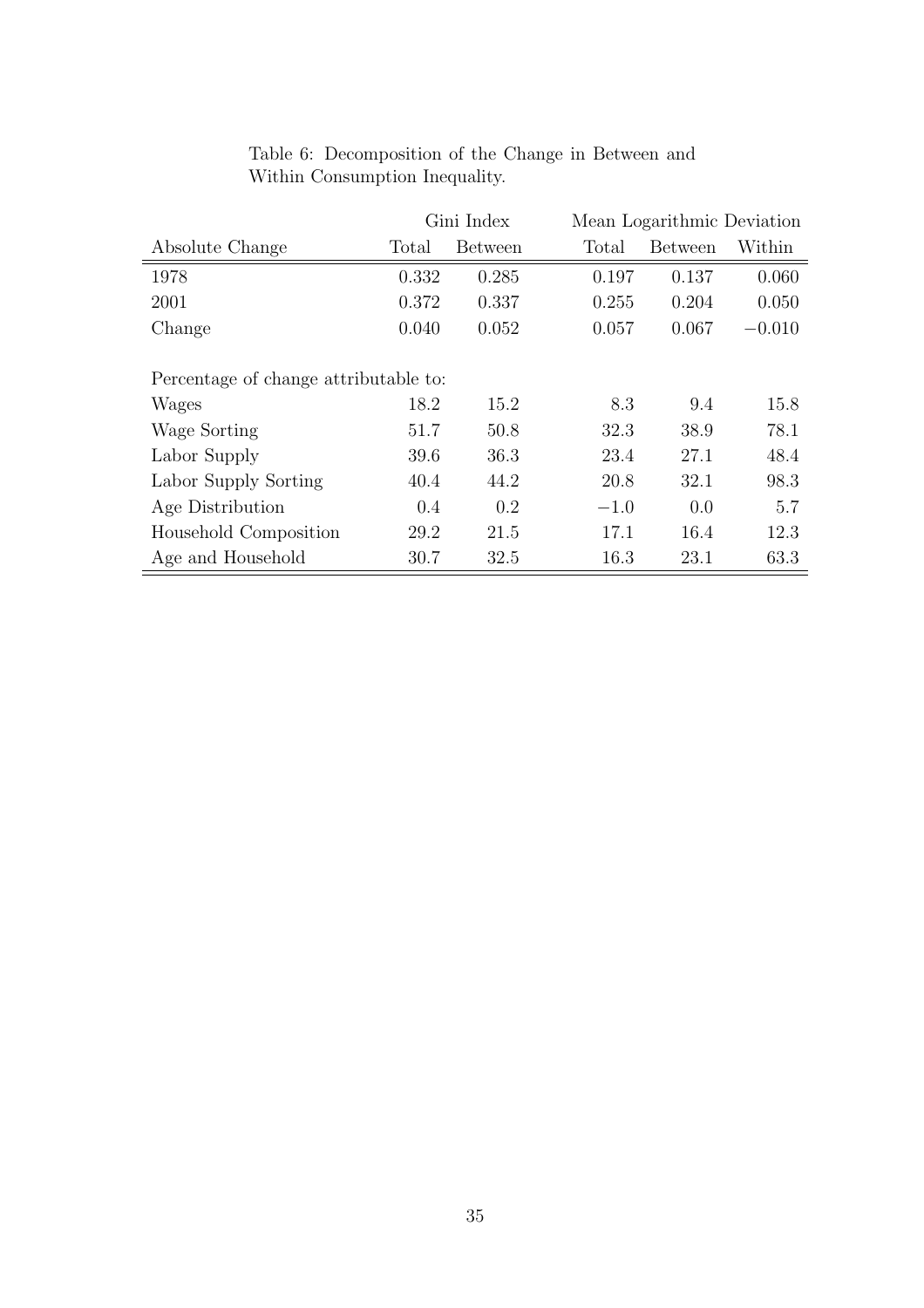

Figure 1: Trends in the Gini index for earnings and consumption. Own calculations from the FES.



Figure 2: Correlation in earnings across husbands and wives. Own calculations from the FES.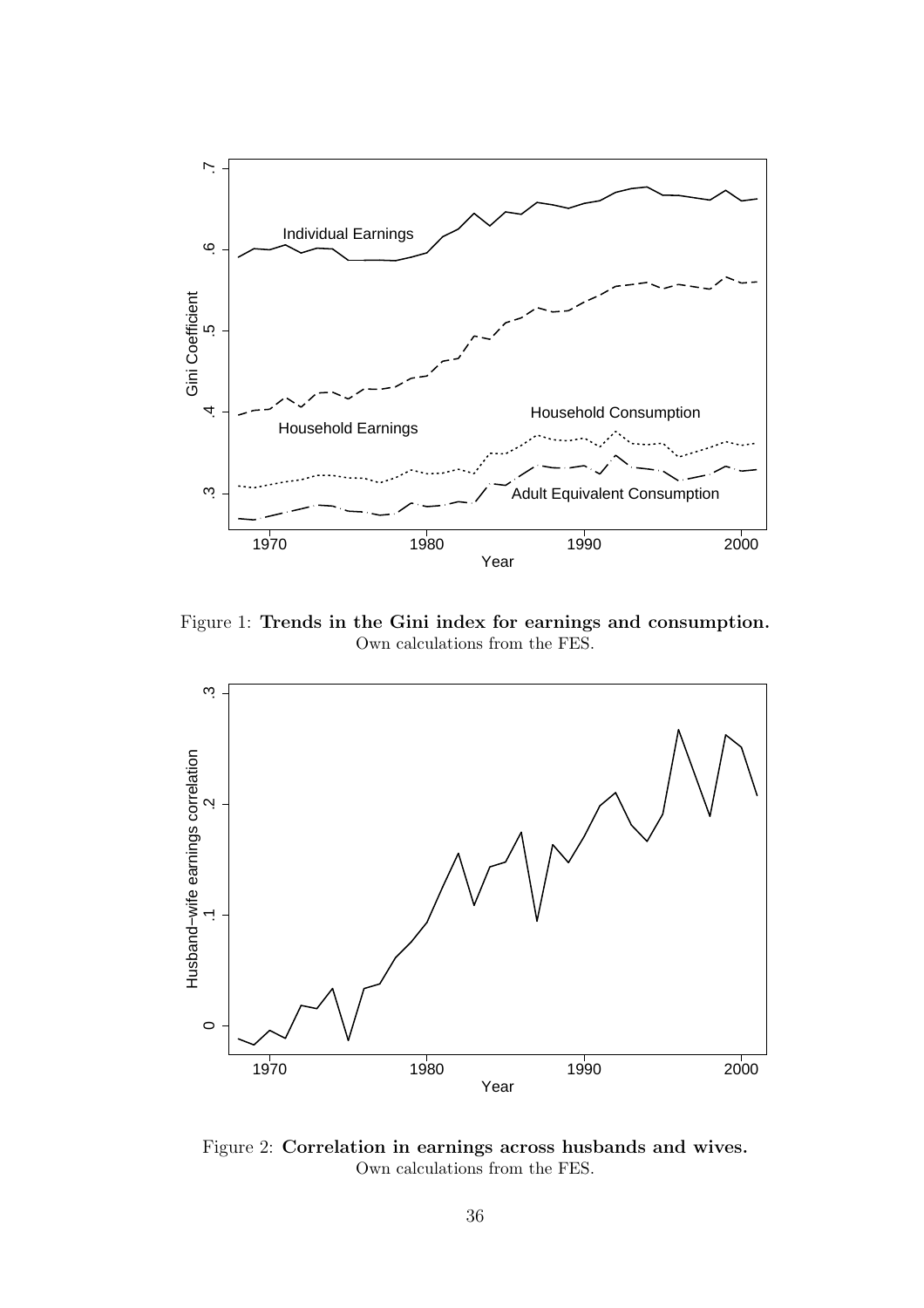

Figure 3: Fraction of actual household earnings provided by wife. Source: Own calculation from the FES.



Graphs by year, Sex, and Marital Status

Figure 4: Histogram of usual weekly hours. Source: Own calculation from the FES.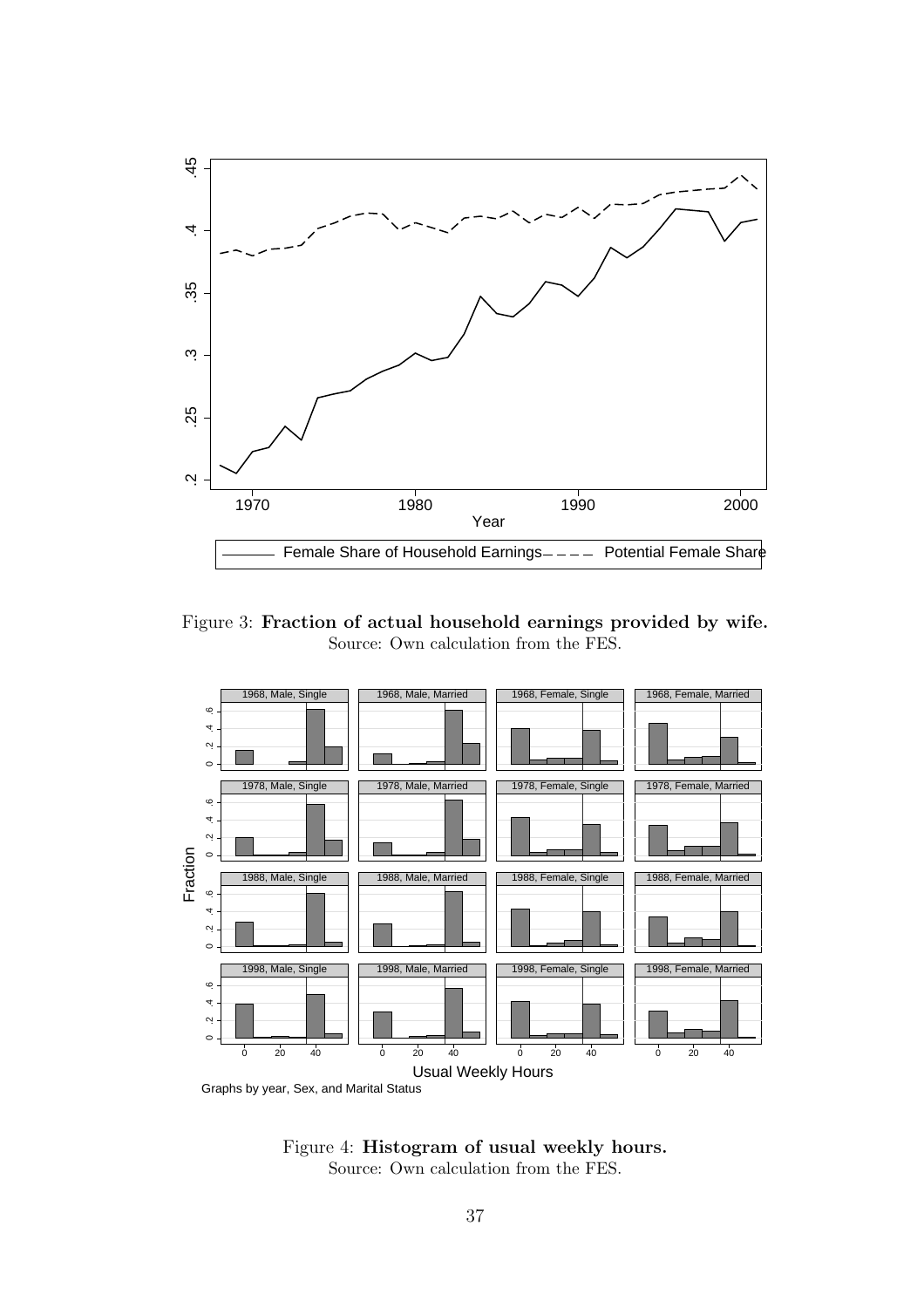









Source: Own calculation from the FES.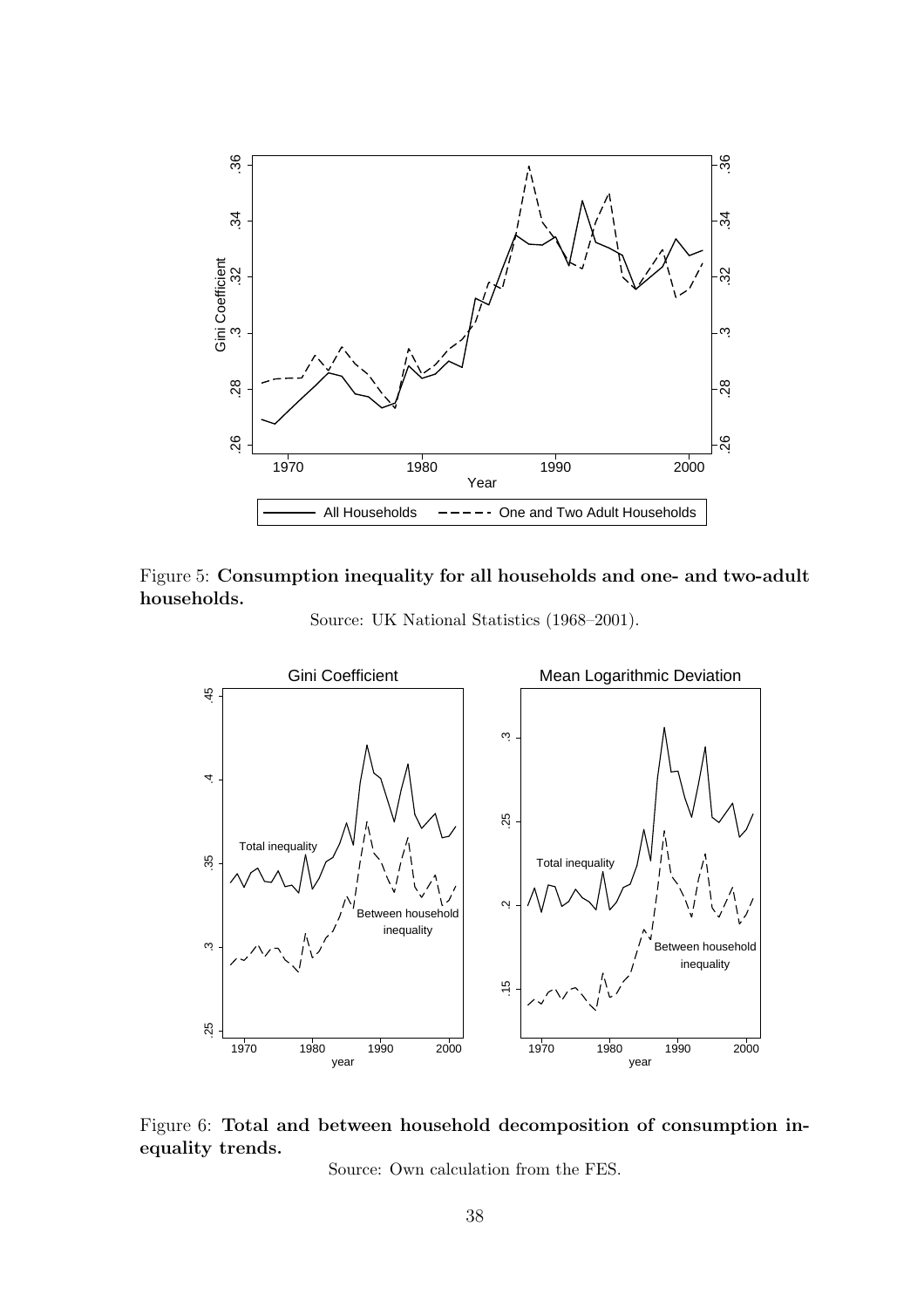

Figure 7: Relative changes in between and within household inequality trends.

Source: Own calculation from the FES.



Figure 8: Distribution of consumption inequality within households.